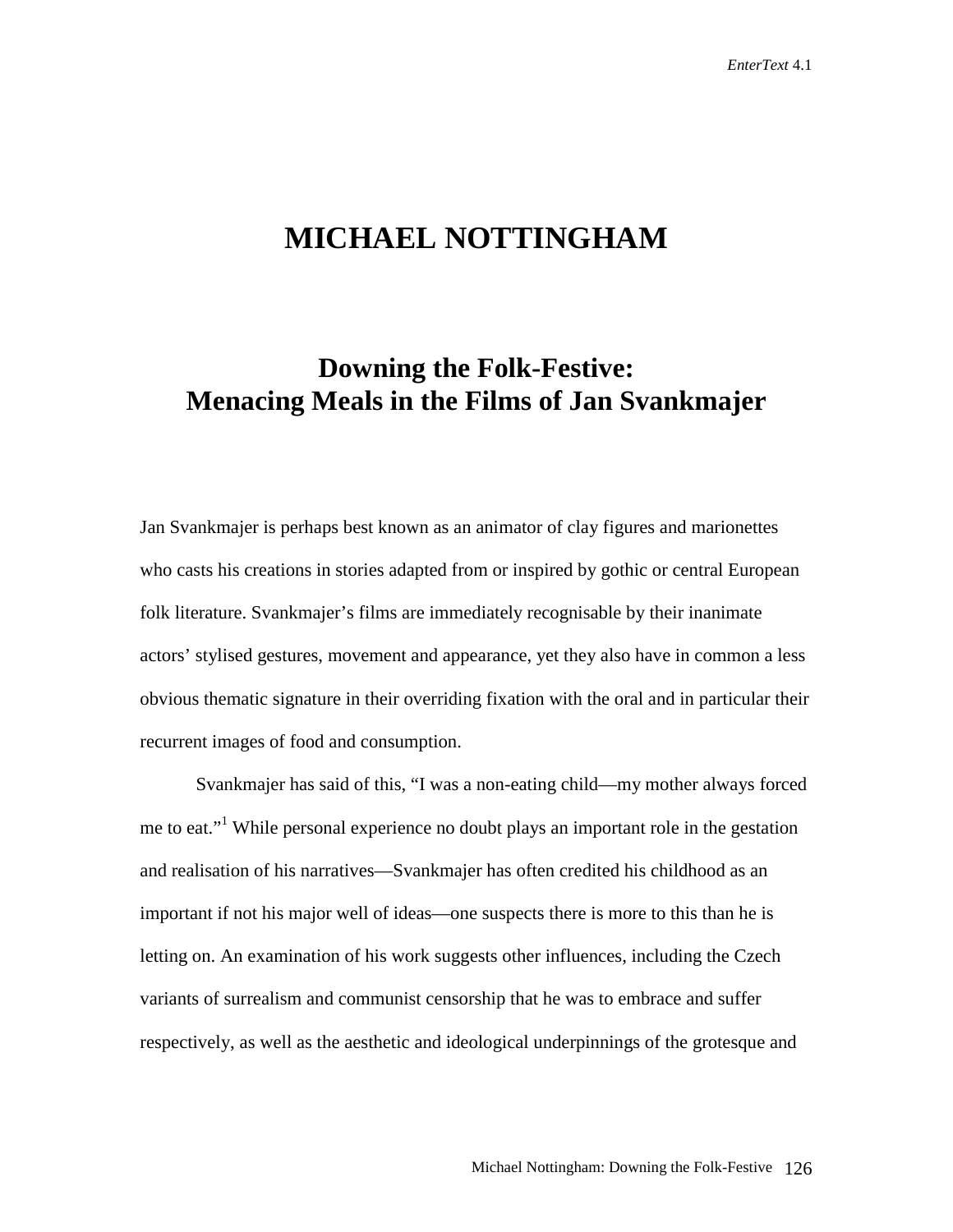folk-festive, which characterise much of his early central European and gothic source material.

Since 1964, Svankmajer has been making films—primarily short films, but more recently a handful of feature-length efforts—that combine stop-motion animation with live action to uncanny and often blackly humorous effect. A self-described "militant surrealist," Svankmajer's efforts extend beyond the screen to the graphic and plastic arts—in fact, he practised only these between 1972 and 1979 when state censors forbade him to make films. These continue to interrelate not only with each other but also with his celluloid work. The term "practitioner" would probably sit better with Svankmajer than "artist," which is seen as too limiting a niche for surrealists, for whom Svankmajer says "the means of expression are interchangeable."<sup>2</sup>

 Surrealism, although a discursive idiom even in its more esoteric Czech variant, inherits much from romanticism and, consequently, from the grotesque. Romanticism's emphasis on the spontaneity of the creative act and the validity of subjective experience made it in some ways a forerunner of surrealism, while its intermingling of styles (unrestrained in comparison to classical precedents), its emphasis on ambiguity and its adoption of certain aspects of folk culture (particularly in the second school of German romanticism) evidenced its roots in the grotesque. Surrealism anticipates and bears the indicia of the postmodern in both its disruptive and ambivalent qualities, but it also recalls some of the fundamental principles of the grotesque in its use of collage, which Breton in his preface to the 1921 Paris exhibition of Max Ernst's work, compared to the poetic metaphor—the comparison of like with unlike (the union of two widely separated realities) to achieve inspiration and understanding.<sup>3</sup> Max Ernst and Hans Arp's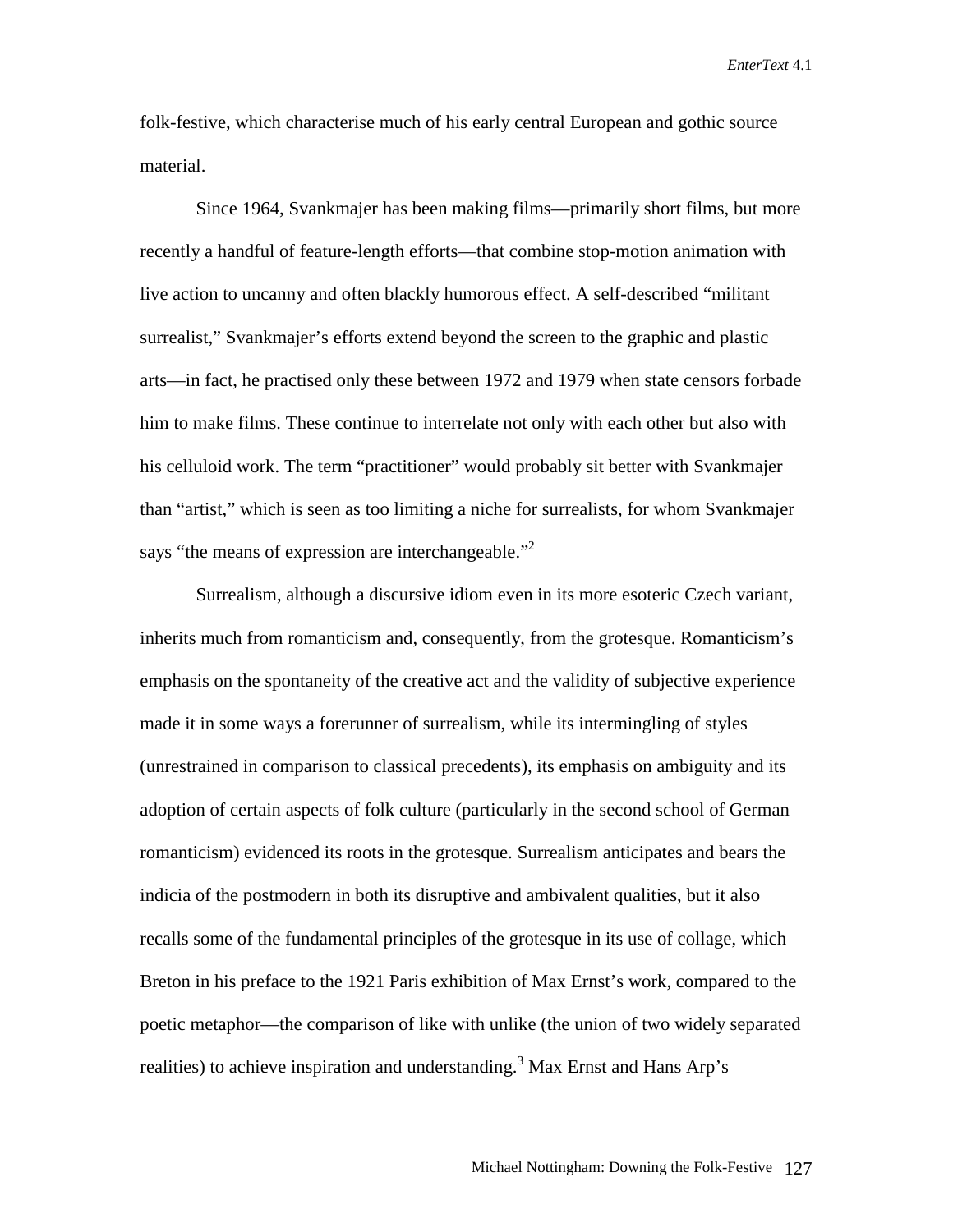*Physiomythological Diluvian Picture*, for example, depicts a half-man, half-bird subject with a branch growing out of its posterior—a grotesque figure if ever there was one.

 Critic Philip Thomson notes that Lautréamont's chance meeting of a sewingmachine and an umbrella on the operating table is as valid an example of the grotesque as it is of the surreal in that it relies on a mixture of incompatibles, "the sudden placing of familiar elements of reality in a peculiar and disturbing light." This also anticipates Freud's theories of the uncanny, which are well rehearsed in the dark, uneasy confines of Svankmajer's stories. Thomson also mentions Kayser's use of marionettes as examples of the grotesque in that they confuse animate and inanimate objects, a reference that even more clearly evokes the uncanny as well as an uneasy, tense humour that conforms to Breton's black ideal:

 Human-like, animated yet actually lifeless objects, they are apt to be simultaneously comical and eerie—comical because of their imperfect approximation to human form and behaviour, eerie probably because of age-old, deep-rooted fears in man of animated and human-like objects.<sup>4</sup>

But it is Mikhail Bakhtin's critical analysis of the carnivalesque in *Rabelais and His World* that is of particular interest in relation to Svankmajer. Svankmajer's films are rife with references to the folk-festive, the jubilant world-view that persisted up until and, in certain rural areas, even into the industrial age. The folk-festive based identity not in hierarchically established societal roles but in the unrestrained spontaneity of the masses and their means of inverting authority through irreverent, base humour and folk traditions rooted in an agrarian heritage. References to the folk-festive in Svankmajer's films include the marionette theatre, hyperbolised distortion (or destruction) of the body, and, in particular, images of food and of the mouth.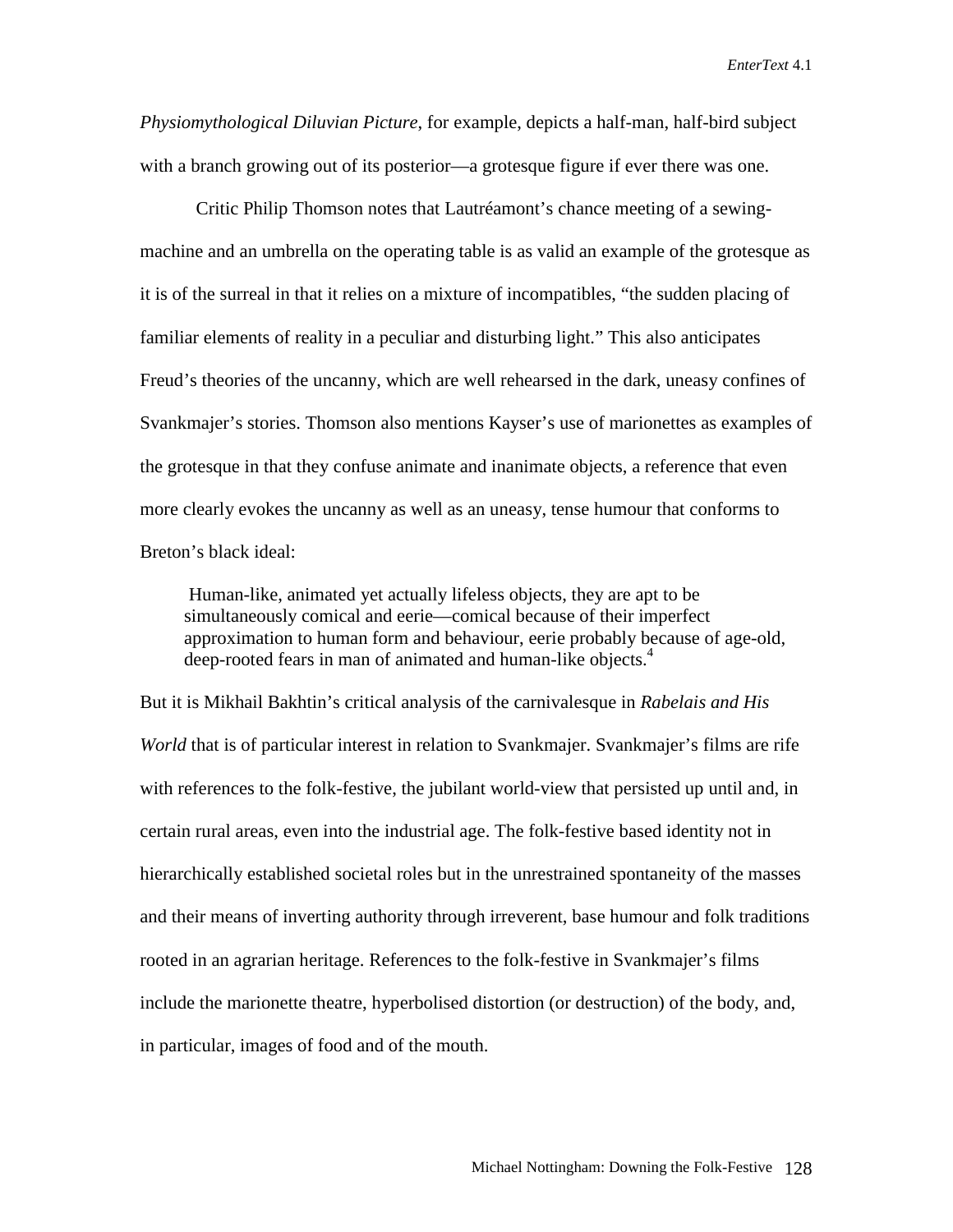In many of Svankmajer's films all three of these instances of the folk-festive appear in a single scene, and sometimes are represented in a single image, as in one of the more viscerally effective animated scenes in Svankmajer's feature-length *Faust* (1994). When Lucifer finally convinces Faust to sign the compact for his soul using a pen inked with his own blood, the huge wooden head of an angelic marionette is suddenly pictured rolling through an orderly garden and then onto the scene. From its mouth emerge dozens of tiny angels, who fly up and wrest the pen from Faust's hand, snapping it in two. In response the wooden head of a grotesque demon is pictured rolling onto the scene—but its route is via the wilderness. From this devil's mouth fly miniature winged demons, who grasp another feathered pen and place it in Faust's hand. The angels quickly wrest it again and snap it in two. This goes back and forth a few times until the tiny demons attack the tiny angels *en masse*, dismember them and begin raping some of them. A few bedraggled and bleeding angels survive and crawl back into the giant angel head, which rolls off. Meanwhile, Faust has signed the compact, which the devils roll up and take with them back into their grotesque vehicle as it rolls back into the wilderness and into a dark grotto.

The battle between the angels and devils is certainly a grotesque, almost Rabelaisian scene. The humour is decidedly black, however. There is no feast following the battle, there is no carnivalesque debasement—only Faust's meaningless playtime with his powers, which yield him no greater knowledge than before his damnation. The lack of meaning here is the same sort of absence that configures the relationship between the modern/post-modern individual and the empty shells of folk-festive forms. Perhaps there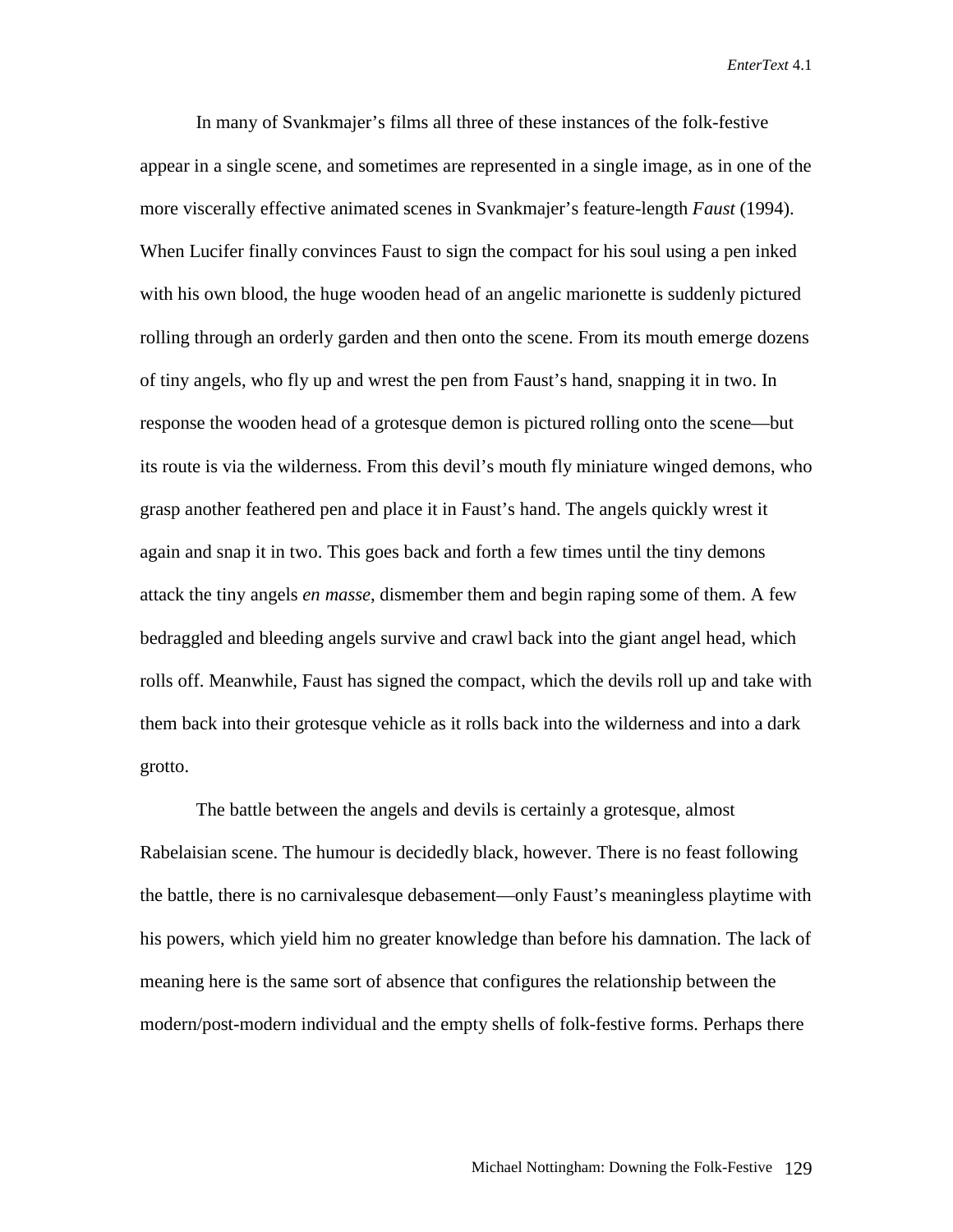is nothing to identify with—no collective, no high or low, only the absurdity of the situation, which can grant a few laughs, at least.

Svankmajer's texts, whether his own or adaptations of romantic/gothic authors such as Goethe, Carroll or Poe, are more often than not evocative of this earlier, and very central European, vision of Europe, both in their narratives and their *mise en scène*. His treatments of forms that have folk-festive associations, however, deny them any "festive" quality. Instead, his films reflect a surrealist approach that marries bleak existentialism with the absurd, replacing Bakhtin's emphasis on joviality and the carnivalesque with the black humour much lauded by Breton.

Bakhtin's interpretation of Rabelais posits the material bodily lower stratum—the brute reality of the material as both womb and tomb—as evidence of the immortality of the renewing principle of humanity. By investing his or her identity more in the collective, by effectively identifying with the brotherhood of humanity, the individual could effectively laugh death in the face. "All for all, and one for all" would be the motto of a folk-festive version of The Three Musketeers. Through the celebratory rituals of the carnivalesque and marketplace humour, the high and the low, authority and the commoner, were (in simple, concise and saccharine terms) mutually enriched and united in a meaningful relationship based on common humanity and the good of the many.

Aside from having at the core of its genesis the rise of the individual, however, modernity hasn't proven terribly hospitable to positive notions of brotherhood. Having seen World Wars, the Holocaust and Stalin—not to mention a lot of existentialist literature—the bleak *zeitgeist* before the Spring of Prague (or shortly thereafter) was driven by cold reality, not intellectual fashion. (Surrealism was itself, in rather simplistic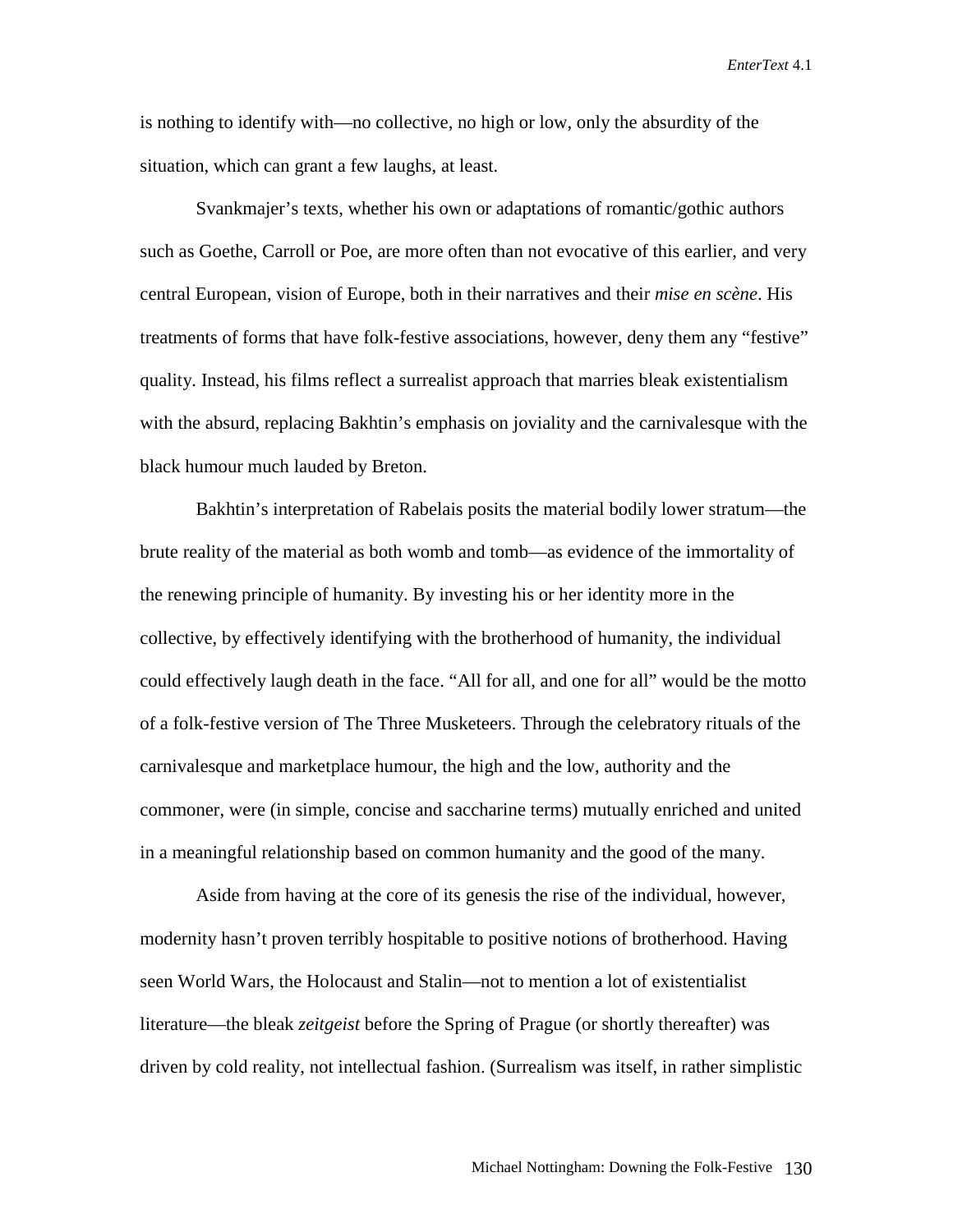terms, a reaction to the rationalism that the movement's members saw as responsible for leading to the atrocities of the First World War.) Svankmajer doesn't expropriate the grotesque of its happier face or divest it of the festive—history has done this. What Svankmajer does is invest such forms with a menace—albeit a menace with an evil grin—appropriate in a society where the promise of universal brotherhood has been betrayed by a dystopian totalitarian state—Big Brother instead of brotherhood. The short *Death of Stalinism in Bohemia* (1990) is a very direct example of this, with its depiction of humanity as the product of an assembly line where mass production quickly recycles the end-product back into a mass grave from which it creates new expendables.

The Czech surrealists themselves, with their emphasis on cooperative group activity and aesthetic interdependence, might offer a constructive model for the concept of the collective. Svankmajer's artistic 'experiments' in tactilism, meanwhile, attempt to employ materiality in the service of surrealism and its investigation of the everyday life of ordinary objects. These are palliative attempts, perhaps, to address the sober truths that inhabit his films, where the individual is at the mercy of a world full of hostile objects and unseen forces.

An examination of the use of food as image and metaphor in Svankmajer's films will demonstrate how its original identification as a source of abundance, renewal and a symbol of brotherhood can—as a fetish or symbol of its own lack, its function as tool and commodity, its various distortions—appropriate the hollowed shell of grotesque violence and invert to become an absurd emblem of isolation and death. Its portrayal through the use of stop-motion animation invokes the marionette theatre—and many films directly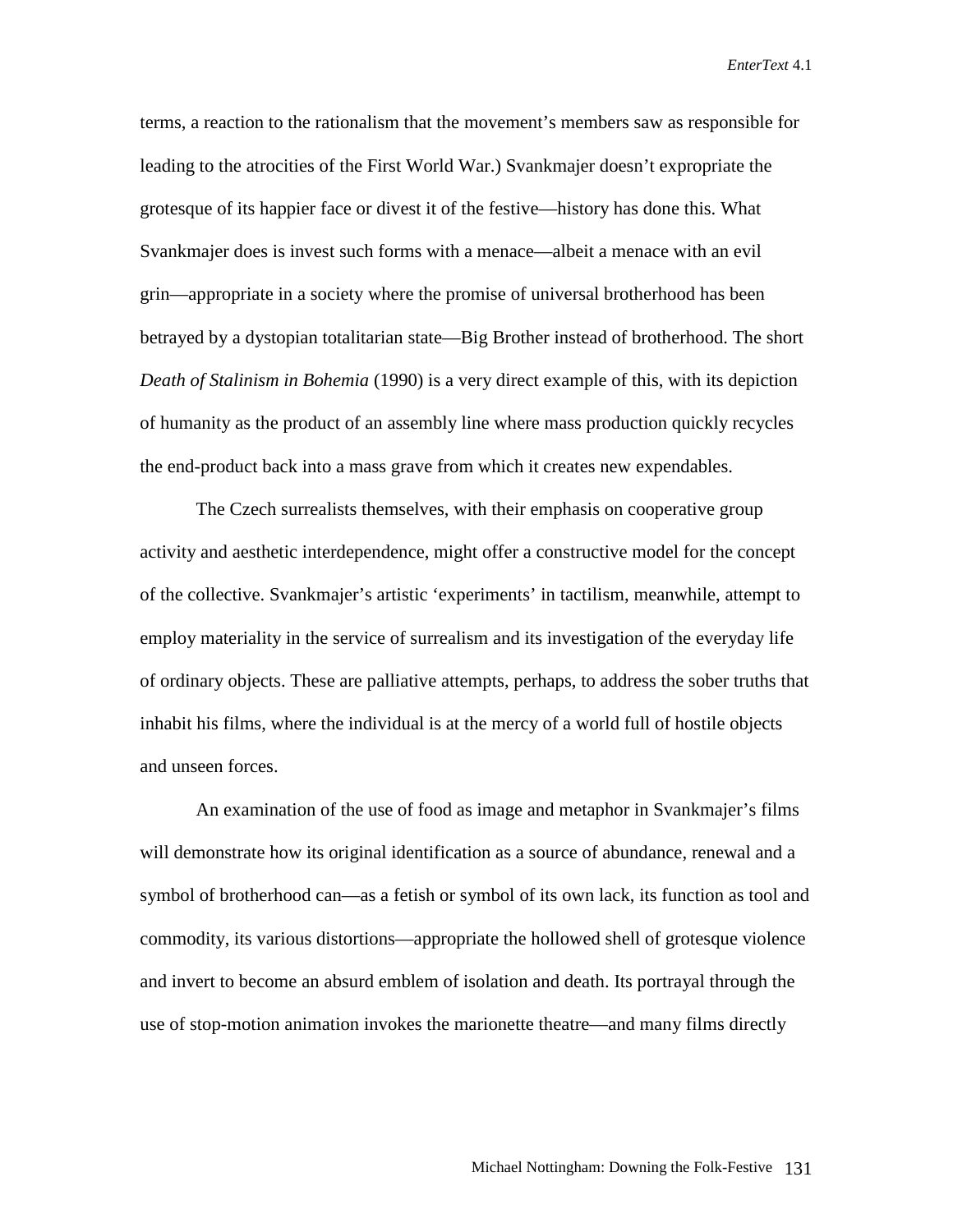use marionettes—and also poses questions about the relation of the animate to the inanimate, and thereby our own relation to the inanimate and our negotiations with death.

### **Festive humour and the folk vs. black humour and the surreal**

In *Rabelais and his World*, Mikhail Bakhtin analyses the age-old system of carnival in which popular folk forms using festive laughter and the grotesque had an important social role that subsequently receded with the Enlightenment. For Rabelais, the festive laughter of the carnivalesque temporarily dispelled the boundaries between the sacred and profane, the official and the unofficial, erasing hierarchy and revealing the joyful endurance of the base and procreative element of humanity. Popular festive forms included abundant feasts, bloody massacres, exaggerated bodily dimensions and a fixation with the sexual and with ordure.

The forms of humour that this system employed stressed the "joyous superabundance" of humanity and an emphasis on collective versus individual reality. The collective and its resilient presence in the fecund "material bodily lower stratum" allowed the individual to escape the fear that so dominated the rigidly stratified and oppressive society of Rabelais' era. Bakhtin writes,

The birth of the new, of the greater and the better, is as indispensable as the death of the old. The one is transferred to the other; the better turns the worse into ridicule and kills it. In the whole of the world and of the people there is no room for fear. For fear can only enter a part that has been separated from the whole, the dying link torn from the link that is born.<sup>5</sup>

Which is, of course, why the disconnect of the individual, the modern condition of isolation, supplants the festive with fear. The myth of progress having long since been shattered, many central symbols of meaning are empty vessels. These formerly festive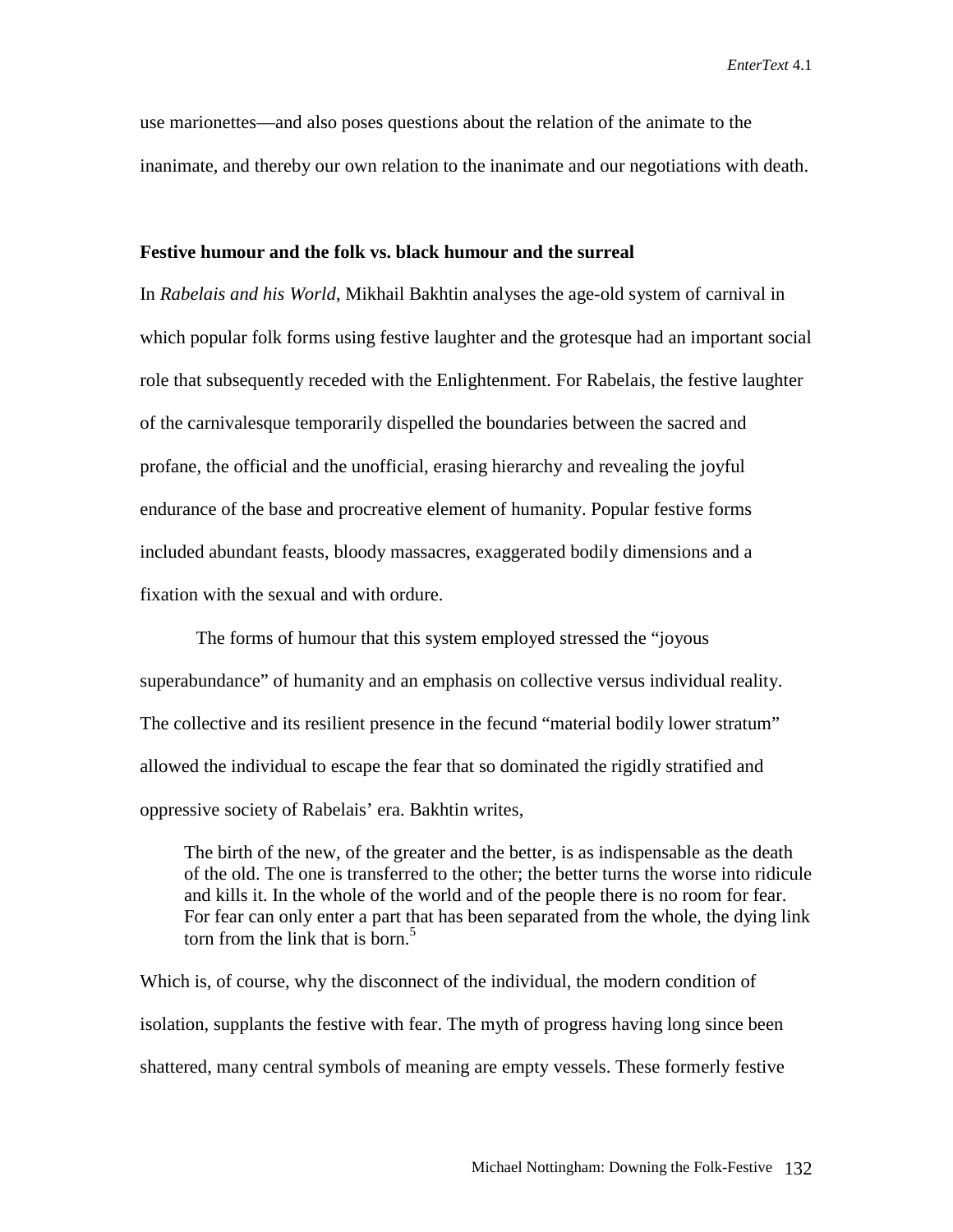forms of expression survive in the form of a black rather than regenerative, lighthearted humour. The humour is a reaction that Andre Breton cites in his essay on Lewis Carroll, writing that

the intelligent mind will react to the inconceivable or unacceptable situation by embracing the absurd. There is nothing that intelligent humor cannot resolve in gales of laughter, not even the void.... Laughter...stands at the lip of the void, offers us the void as a pledge. $^{\circ}$ 

According to Polizzotti, "despite the very modern aspect of black humor, the concept itself dates back well before Breton's definition of it, to Jonathan Swift at the beginning of the eighteenth century."<sup>7</sup> Swift was already listed in the 1924 Manifesto as being "surrealist in malice" and Breton dubs him humour's "true initiator". Bakhtin, however, sees Swift as the representative of a sterile, lifeless humour that found its opposite in Rabelais' festive humour, whereas Breton for his part remarks that "Swift shared to the smallest possible degree Rabelais' taste for innocent, heavy-handed jokes and his constant drunken good humor."8 Swift's *A Modest Proposal*, in which he proposes that the problem of too many orphans be solved by selling them as meat, is an example of black humour that is particularly relevant to our subject for both its reference to food and its incorporation of violence.

In his introduction to Breton's *Anthology of Black Humor*, translator and critic Mark Polizzotti paraphrases Breton's definition of black humour, identifying it as the opposite of joviality, wit or sarcasm, being instead

a partly macabre, partly ironic, often absurd turn of spirit that constitutes the 'mortal enemy of sentimentality,' and beyond that a 'superior revolt of the mind'…. It was Vache who provided Breton with his first definition of humor as it applies here—'a sense...of the theatrical (and joyless) pointlessness of everything.<sup>9</sup>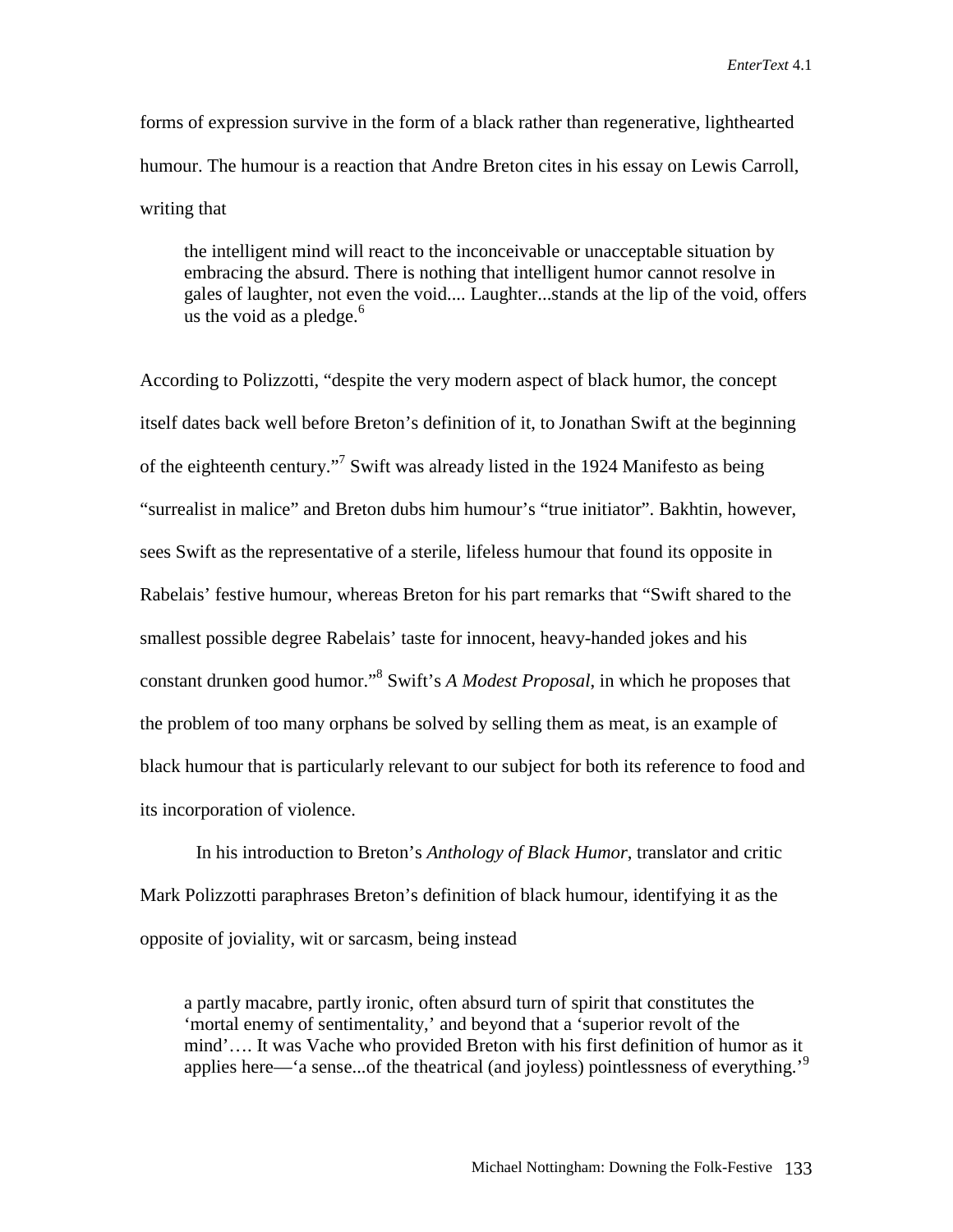Breton himself attributes to black humour "a principle of total insubordination ...undermining the world...reducing everything that then seemed all-important to a petty scale, desecrating everything in its path."<sup>10</sup> This almost absurdist definition finds a parallel in the abusive, uncrowning dynamic of festive humour, but without its subsequent positive renewal.

 The folk-festive's function of disrupting hierarchies has a parallel in black humour, although the latter dispenses with the subsequent renegotiation of hierarchical relations. In his second manifesto on surrealism, Breton insists on his understanding of surrealism as a way into a mental world of endless possibility, "a certain point in the mind at which life and death, the real and the imagined, past and present, the communicable and the incommunicable, the high and the low, cease to be perceived as contradictions."<sup>11</sup> It thus parallels the carnivalesque by operating on the liminal level and addressing the same inadequacies of the established societal and ideological models.

#### **Mouthing dissent and table talk: the theme of economies versus free expression**

Svankmajer clearly undermines Bakhtin's assertion that "Bread and wine have their own truth, their own irresistible tendency toward superabundance. They have the indestructible connotation of victory and merriment.<sup> $12$ </sup> The archaic, preindustrial meaning of abundance and the conception of time as measured by the agricultural and astrological calendar rather than the wristwatch cannot be sustained in forms so changed in cultural context. For Svankmajer's purposes, the relevant contexts are existentialism, authoritarian communism, and the consumer culture that replaced it following the Velvet Revolution. Folk traditions inherent in the texts he adapts, as well as his use of the Czech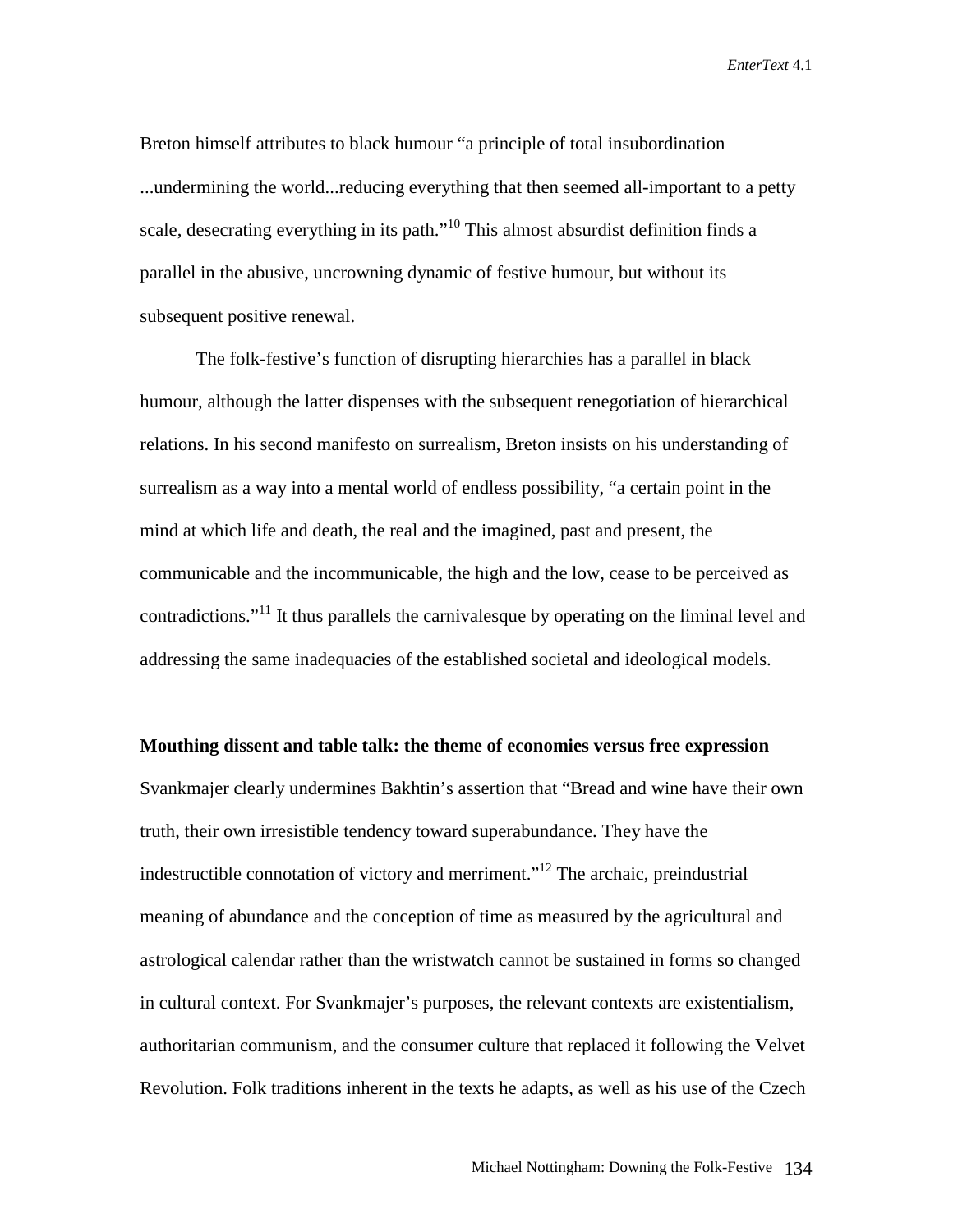marionette tradition, are given a dichotomy of content and form—using original forms, but ones whose meaning has been shifted, the joyful collective having been replaced with a much more negative understanding of community. The modern manifestation of these forms incorporates an existential disconnect, a continued dominance of the collective, but one in which hierarchy has not been ruptured but is relentlessly oppressive. For Svankmajer this is, above all, the authoritarian state.

The consumption so central to the folk-festive is also central to the political and economic ideologies that are at least indirectly a major theme of many of Svankmajer's films. While his humorous treatment of the body and materiality, which is decidedly black, emerges from the surrealist aesthetic ideology, it is also directly influenced by the period of 'normalisation' in Czechoslovakia under communism, which had a profound effect on most levels of Czech society. Food is a particularly appropriate and ironic form to employ because of the collectivised agriculture associated with the Stalinist regime. Although there was never collectivised farming in Czechoslovakia on the same devastating scale as in, say, the Russian steppes, it was still very much on the minds of people who, under communism, often saw rationing of goods.

An early Svankmajer short, *The Flat* (1968), highlights the role of food as an instrument of control imputed by authority. It features a tenant trapped in an apartment where a tempting but uneatable meal has been left for him. His fork bends; his soup spoon is riddled with holes, practically a sieve; his wedge of bread has been hollowed out by a voracious mouse; his meat is devoured by a pack of hungry dogs that burst from his wardrobe; his hard boiled egg is indestructible. War between a protagonist and inanimate objects is the theme of many a Charlie Chaplin film, yet here the slapstick is on a sourer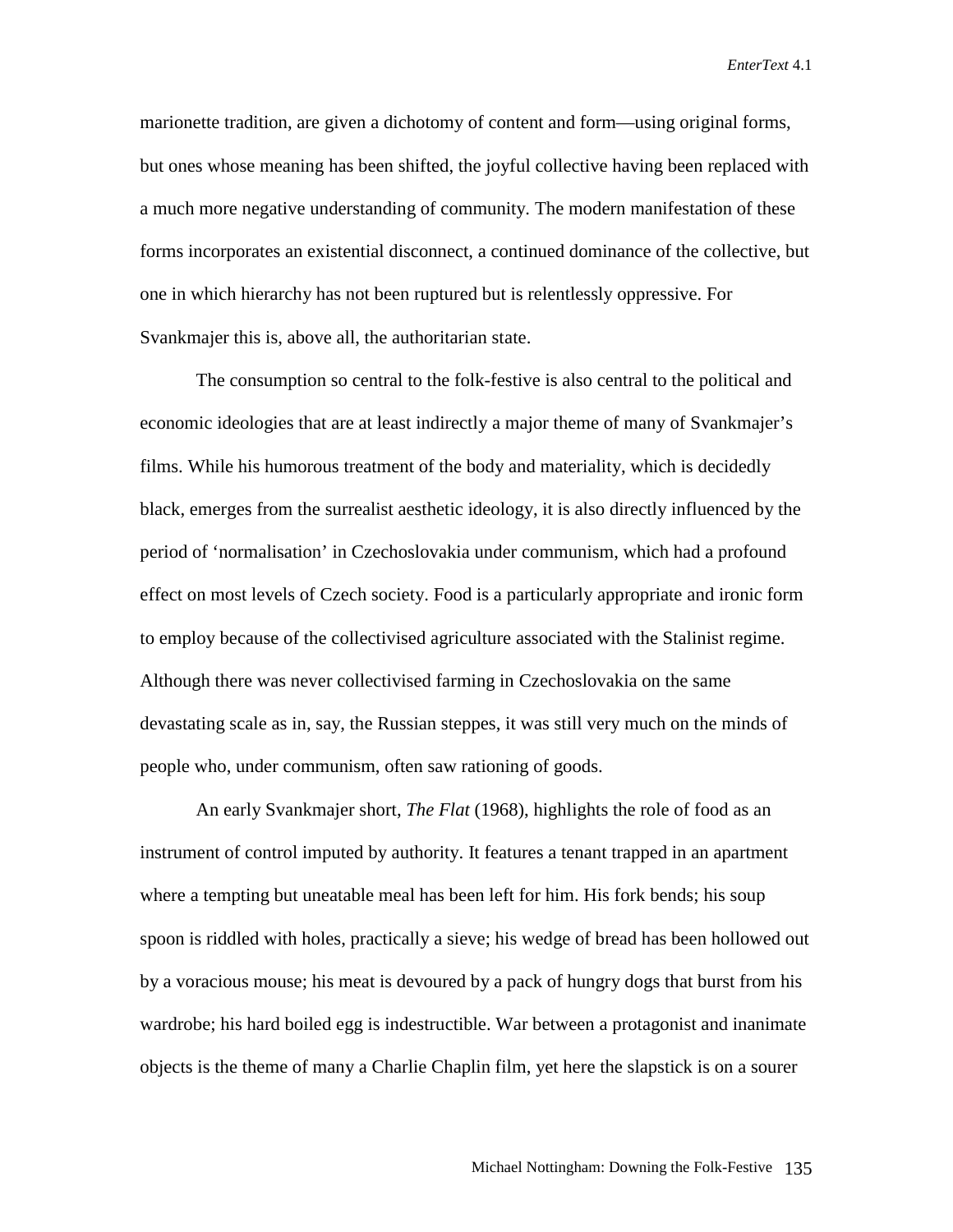note, the struggle of the vulnerable individual with malevolent external forces too foregrounded to allow easy laughs. The protagonist's situation here, trapped in the flat, is particularly Kafkaesque in both its existential quality and its black humour, and it also mirrors the socio-political condition of both the artist and the everyman in communist Czechoslovakia.

Bakhtin writes that "Eating, drinking, defecation and other elimination…all these acts are performed on the confines of the body and the outer world…the beginning and the end of life are closely linked and interwoven." In eating,

the body transgresses… its own limits…. Man's encounter with the world in the act of eating is joyful, triumphant; he triumphs over the world, devours it without being devoured himself…. In the oldest system of images, food was related to work. It concluded work and struggle and was their crown of glory…. Human labour's encounter with the world and the struggle against it ended in food, in the swallowing of that which had been wrested from the world.<sup>13</sup>

But labour and food were collective, with people working together and then feasting together. The protagonist of *The Flat* is not only denied a meal, but also denied the company of fellow diners.

*Faust* similarly features a scene that is in many ways an inversion of the folkfestive feast and of prandial truth (table talk). Two ghoulish antagonists are shown lapping up a meal silently, with close-ups on the stew magnifying it to grotesque proportions. Nothing is said, nothing is communicated, but a mysterious package is left with Faust, the contents of which lead him to lies and perdition rather than the truth and health associated with the feast. If the ritual of eating is made separate, part of private life, nothing remains of the old images—the only collective model that remains is the collectivised farm.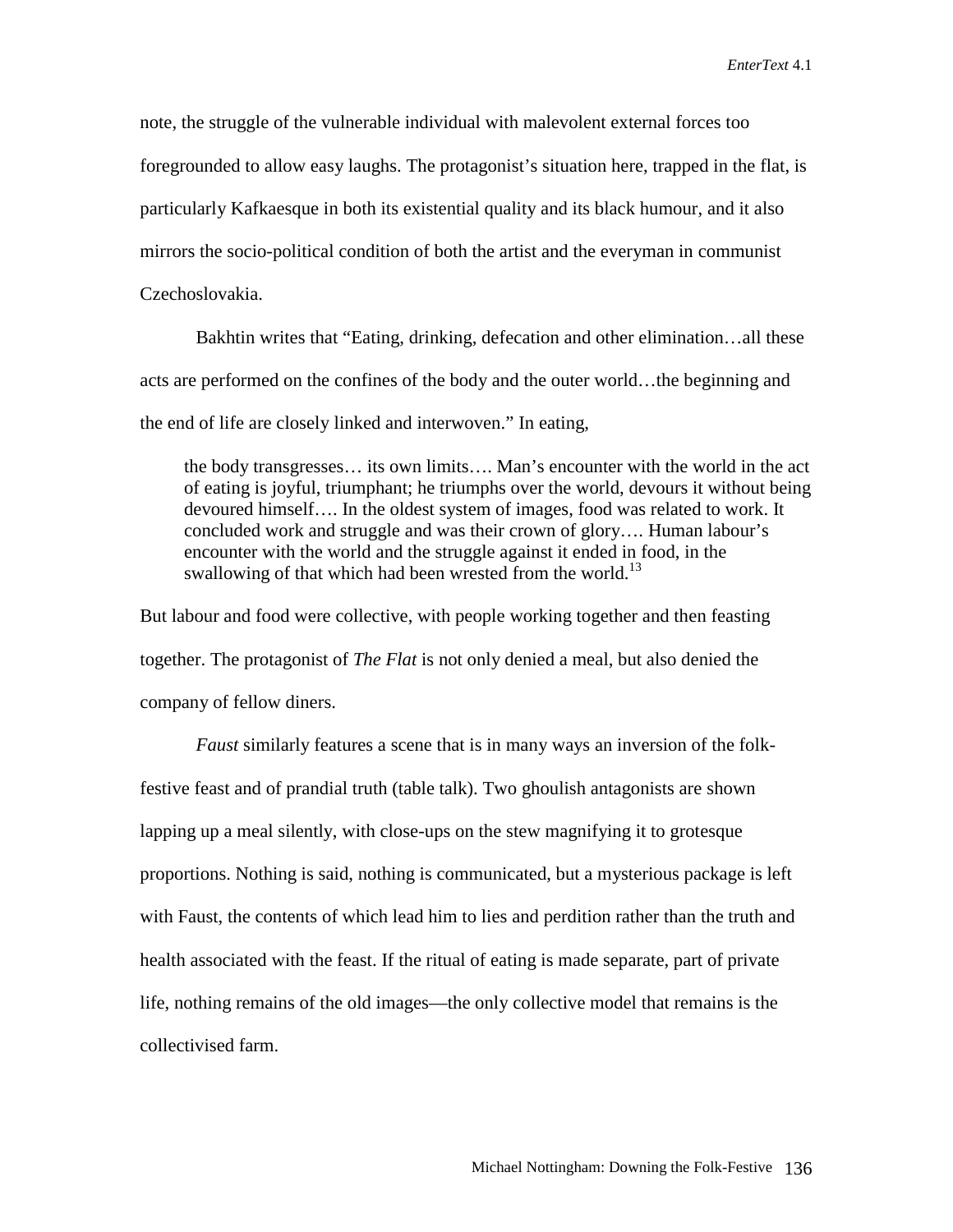The mouth is, of course, more than just an orifice for ingestion (or burping, which is also under the rule of the grotesque). It also articulates the rational and expressive which are not necessarily the same by any means. Svankmajer comments on the sorry state of free expression in communist Czechoslovakia, sometimes directly and at other times more indirectly.

In *Alice* (1988), his first feature length film and an adaptation of the famous Lewis Carroll story, the "drink me" bottle contains ink, which when drunk reduces Alice to a state of vulnerability. A potential emblem of the press or written expression, ink should empower, but in a society built on censorship and oppression (both of which stung Svankmajer for the many years he was effectively banned), it translates to risk, compromise and vulnerability.

 In *A Quiet Week in the Country* (1969) —a trilogy of sorts, like the later *Dimensions of Dialogue* (1982), but seen through a keyhole aperture by an unidentified man—the dangers of expression loom even greater. In the first segment, wrapped sweets emerge from an old tin and begin unwrapping themselves only to reveal rusty old screws. These migrate onto an old typewriter, one to a key, with the sharp end of each screw pointing up so that writing would be a painful process, implying injury as a possible consequence of free speech. In the second vignette, a disembodied tongue slides out of a hole in the wall, visits a washbasin to lick out the insides of some dirty pots, and finally inserts itself in a mincer, where it is ground into small scrolls of newsprint. This seems to imply that, while it can be difficult to get published anywhere, it might end up being a posthumous process in certain societies. The third "dialogue" of the trilogy of animated shorts *Dimensions of Dialogue* features the clay heads of two men, facing each other.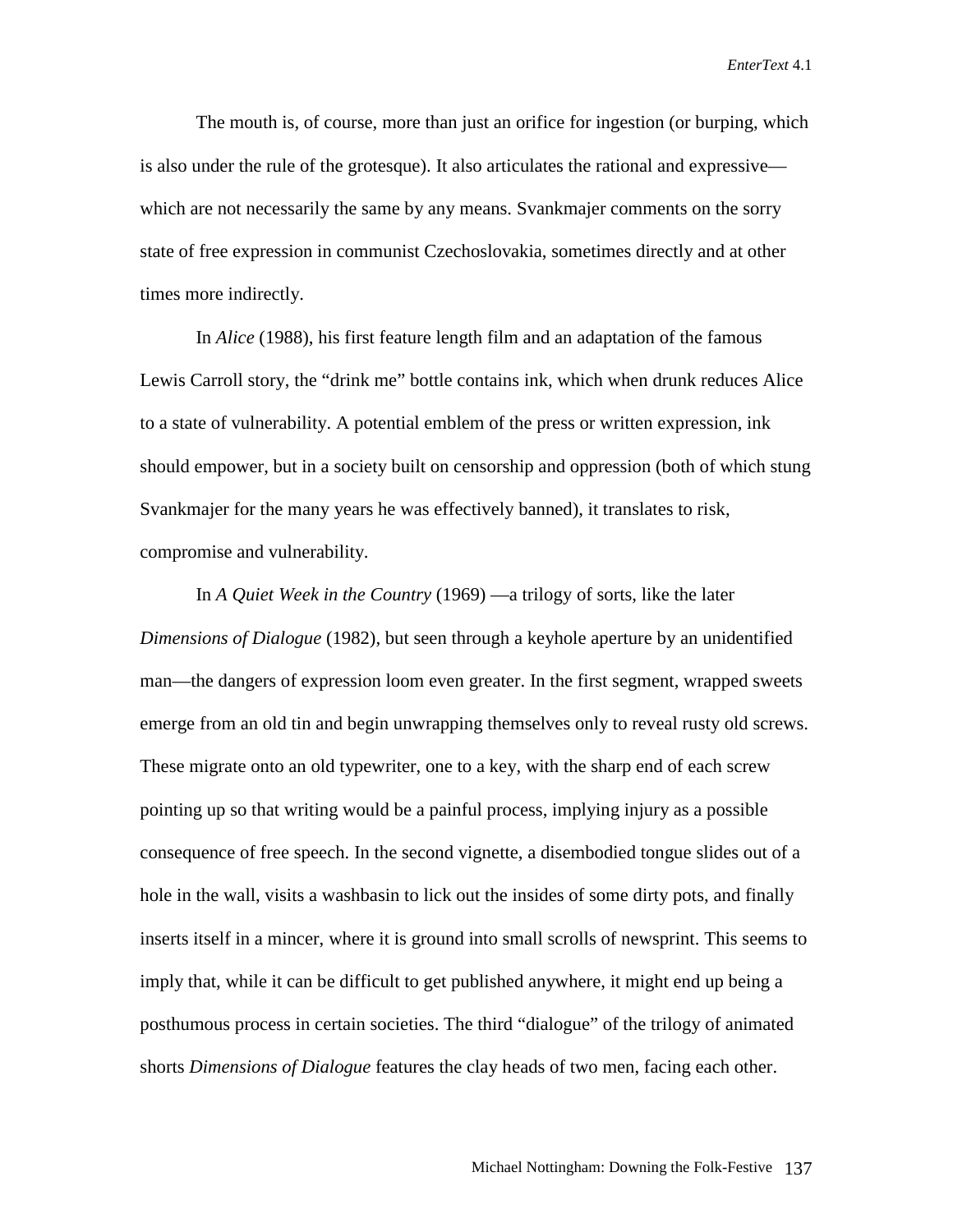They play a game of alternately sticking out their tongues at each other, each time with an object at the tip of the tongue. When the objects agree, there is no crisis. But when the objects are jarringly incompatible, or even mutually destructive, the situation degenerates into a bizarre, obsessive hyperbole of the game "rock, paper, scissors." The scenario demonstrates the nature of both the surreal and the grotesque as incongruous assemblages of objects break down the normative constructs. It also points to the difficulties and dangers of communication on an intimate, vulnerable level.

In Rabelais' world, the mouth is the means of expressive exchange that facilitates community, as well as the point of negotiation with the earth through nourishment, and the spirit-world through the breath. The folk-festive conception of food is as an emblem of popular empowerment, not ancillary but central to the potential for inverting social hierarchies. In Svankmajer's universe, authority has turned the tables. Divested of its traditionally positive connotations, the oral is here denoted by lack: lack of communication, lack of abundance, lack of connection.

**Camporesi, the Underworld and the Alchemy of the Laughter, the Feast and Death**  Food also represents the negotiations between self and other, interior and exterior, through its uneasy relationship to excrement. Food is ultimately transformed into excrement, which in turn will fertilize the soil for the production of more food. Excrement is the underworld, the lower, meeting the sunlight from above to form the life that inhabits an intermediary reality.

In *The Magic Harvest: Food, Folklore and Society*, Piero Camporesi writes that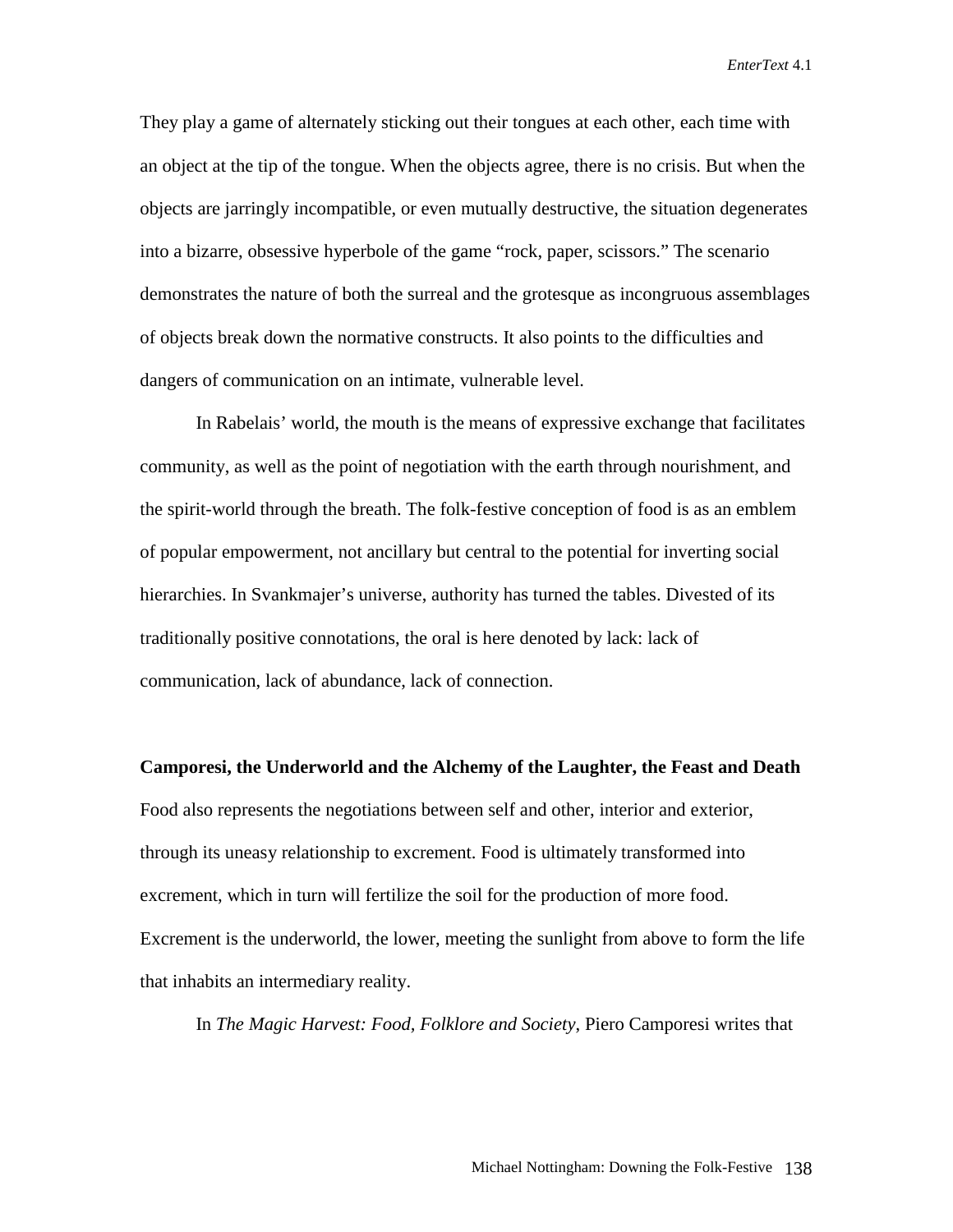the relationship between nutrition and defecation is fundamental in a culture based on physiology and nature, a civilization ruled by the ideology of excrement, recognizing the indispensable supremacy of manure.<sup>14</sup>

This polarity of opposites is but one of many noted while unpacking this heaviest of symbols, bread, the "primary, fundamental element, the absolute food."<sup>15</sup> A parallel set of polarities is also apparent in his characterisation of the analogous concerns of light and darkness, fertility and corruption. Bread symbolises sunlight, for example, which "magically fecundates the earth,"<sup>16</sup> keeping the underworld and its encroaching darkness at bay.

The mouth itself is also connected to the underworld and to the soul. The Greeks believed the dead could only cross the river Styx with a coin in the mouth, while old wives' tales held that a cat could steal the breath of a baby or that a sneeze represented momentary possession. Most cultures have believed at one point or other that the soul exited the body through the mouth at death or, possibly, in a trance. Food and the mouth figure in myth in relation to the underworld: Milton made the worst punishment, for betrayal, to be chewed in the mouth of the devil, while Dante wrote paradoxically that the only exit from hell was through Lucifer's mouth. Persephone was forced to spend half the year in Hades because she ate six pomegranate seeds. The examples are many.

 In *Faust*, Svankmajer makes numerous references to the Underworld and to the spiritual aspects of food and orality, bringing these concepts more closely together. For instance, Faust finds an egg in the middle of a loaf of bread. When the egg, the objectification of the narrative intersection of real and unreal, is cracked open the forces of darkness (or at least strangeness) are unleashed. He later also finds a key in his food that leads him further down the road to perdition.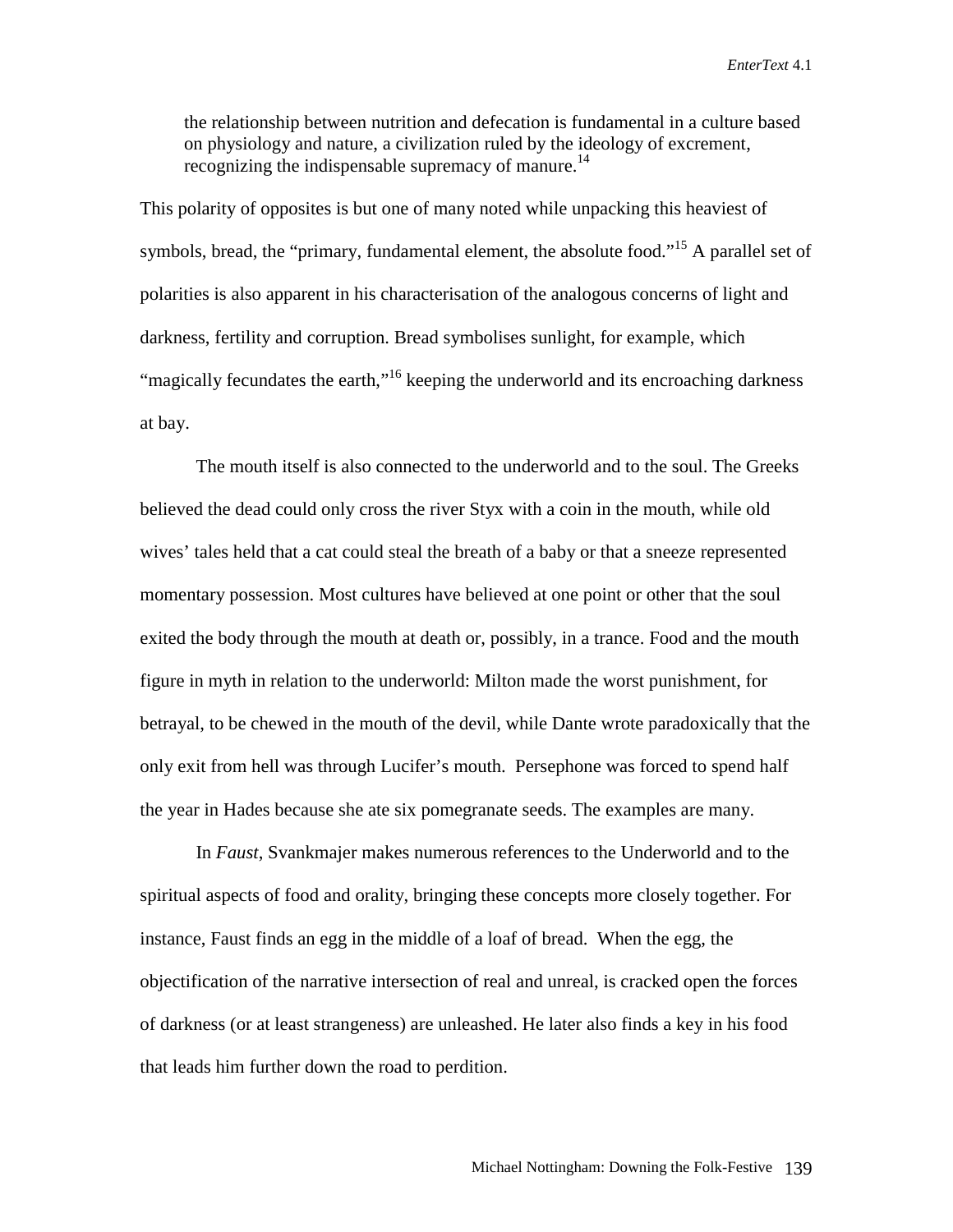Camporesi notes that peasants baked their loaves of bread in a variety of different shapes, but that nearly all embodied the female or male reproductive principle. There were not only phallic loaves but round, pregnant loaves or loaves moulded with a breast motif. In the folk-festive scheme Camporesi describes, however, bread was not merely imbued with a generative symbolism to counter the inevitable destruction connoted by its lack. The other essential component was laughter, which not only fended off death but transformed it into something positive. In this regard laughter arose not from some rude humour regarding the bread's carnal shape, something that today might find its origin in the repression of the sexual, but from a joyous response to the bread's function as a marker of the vital role of death in the cycle of fecundity.

It might seem difficult to conclude that, behind the symbolism, peasants were laughing at the fact that their loved ones were fertilizer, but contemporary society can have little appreciation of how real the threat of famine was for peasants of early modern Europe and how radically it transformed social custom. Laughter, Camporesi writes,

is a powerful life-giving force, a magic principle of creation and re-creation of life, an instrument of multiplication of men, animals and plants. Thus one can suppose that once there were agrarian mimic buffoons, a comic theatre of death, or at least ludic funeral rites with traditional comic and verbal forms that aimed to cancel the victory of death and laugh it to scorn, interrupting the scene of mourning with the flash of grotesque pantomime. This behaviour, from its earliest origins, was linked with the untrammelled gaiety and the excitement that spread contagiously at harvest and threshing times: exhibition of genitals and buttocks, obscene language, cakes in the form of the phallus or vulva, group copulations on the ground *en plein air* and dances like the tresca on the hulled grain.<sup>17</sup>

There are not too many steps between a festive identification of laughter with the sexual and a correspondence between laughter and animism. Fertility implies the organic, and the animate is usually organic, except in cases involving the intervention of human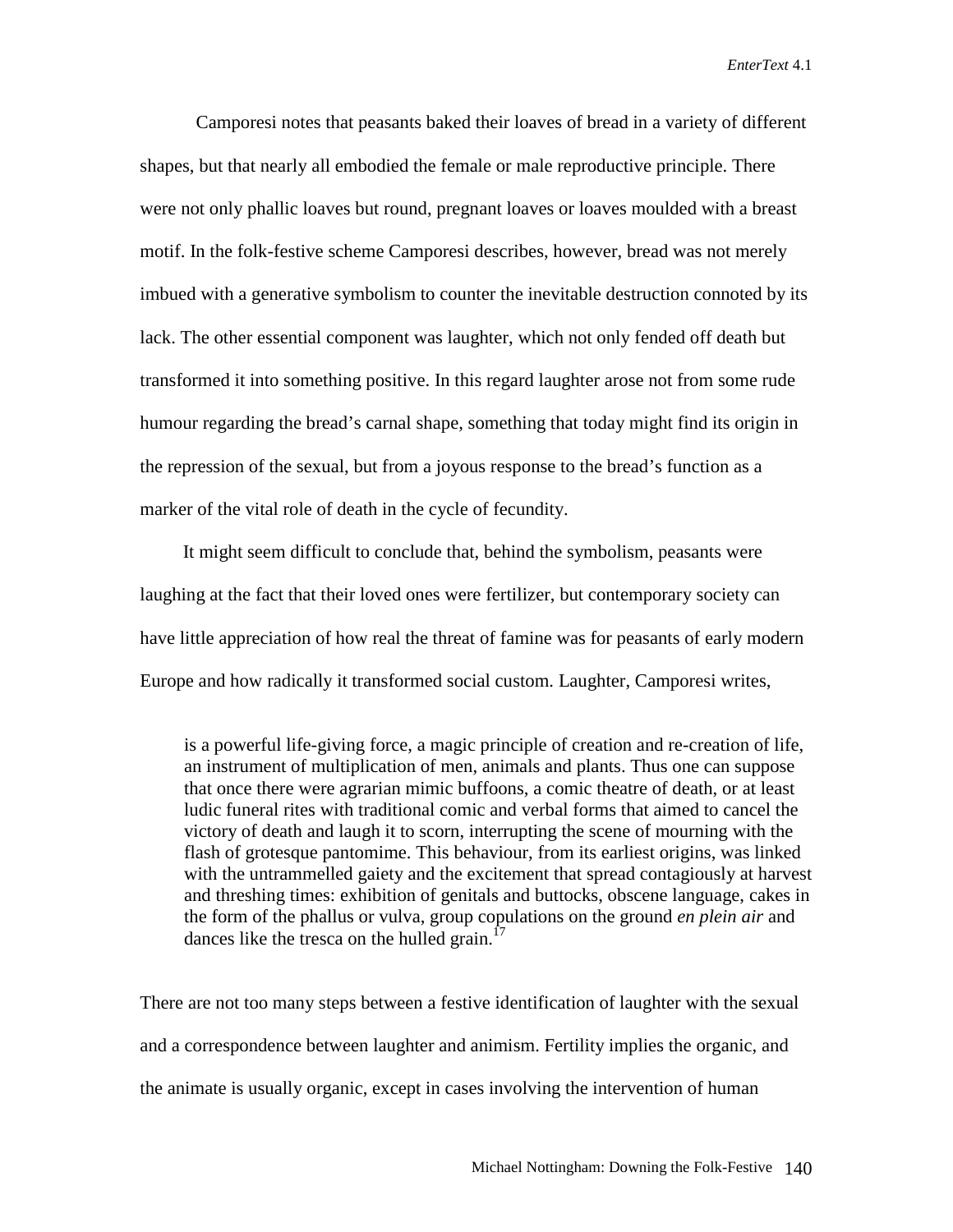artifice. This is obviously a relevant point when discussing Svankmajer as an animator and the irony of animating the organic subject on the inorganic medium of celluloid is deliberately ambiguous—but it also pertains to his role as a storyteller. The animistic universe is also, after all, that of the fairy tale. Camporesi is certainly aware of this when he writes that

[l]aughter—as Propp has shown—together with carnal intercourse, propitiates plant life and enhances the harvest…. It excites the fruitful energy of the earth. The sun laughs, and the sun (in folktales) impregnates. And whereas death puts an end to a life and closes an existence, laughter throws everything wide open. It is a force for multiplication and reproduction, an enigmatic and impalpable fecundating power, an emanation of the great 'laughing' star, the generator of life…<sup>18</sup>

The folk tale finds its parallel in the real world through the folk custom, such as that of peasant women who would stand in front of the open doors of an oven while simulating defecation—an act whose signifiers are not unlike those of giving birth, he notes. Laughter promoted the *growth* of the cakes and made them magically *rise*.

 In his other work, *Bread of Dreams: Food and Fantasy in Modern Europe*, Camporesi describes another folk custom. The *carmina diabolica* is the satanic or diabolical song that peasants all over Eastern Europe—and indeed "wherever agrarian culture created as it were an ambivalent sense of life"<sup>19</sup>—would sing at the graveside of a deceased loved one. As the name suggests, the song is devilish, devilishly funny in intent, and was meant similarly to transport the mourner across the not-yet-yawning existential gap between death and life, old and new. The songs were sometimes also accompanied by a ceremonial feast in the cemetery, bringing the basic ritual that affirms life even into the tomb. In this sense, the corpse itself is a member of the feast and death no longer holds court. "Death and laughter," writes Camporesi,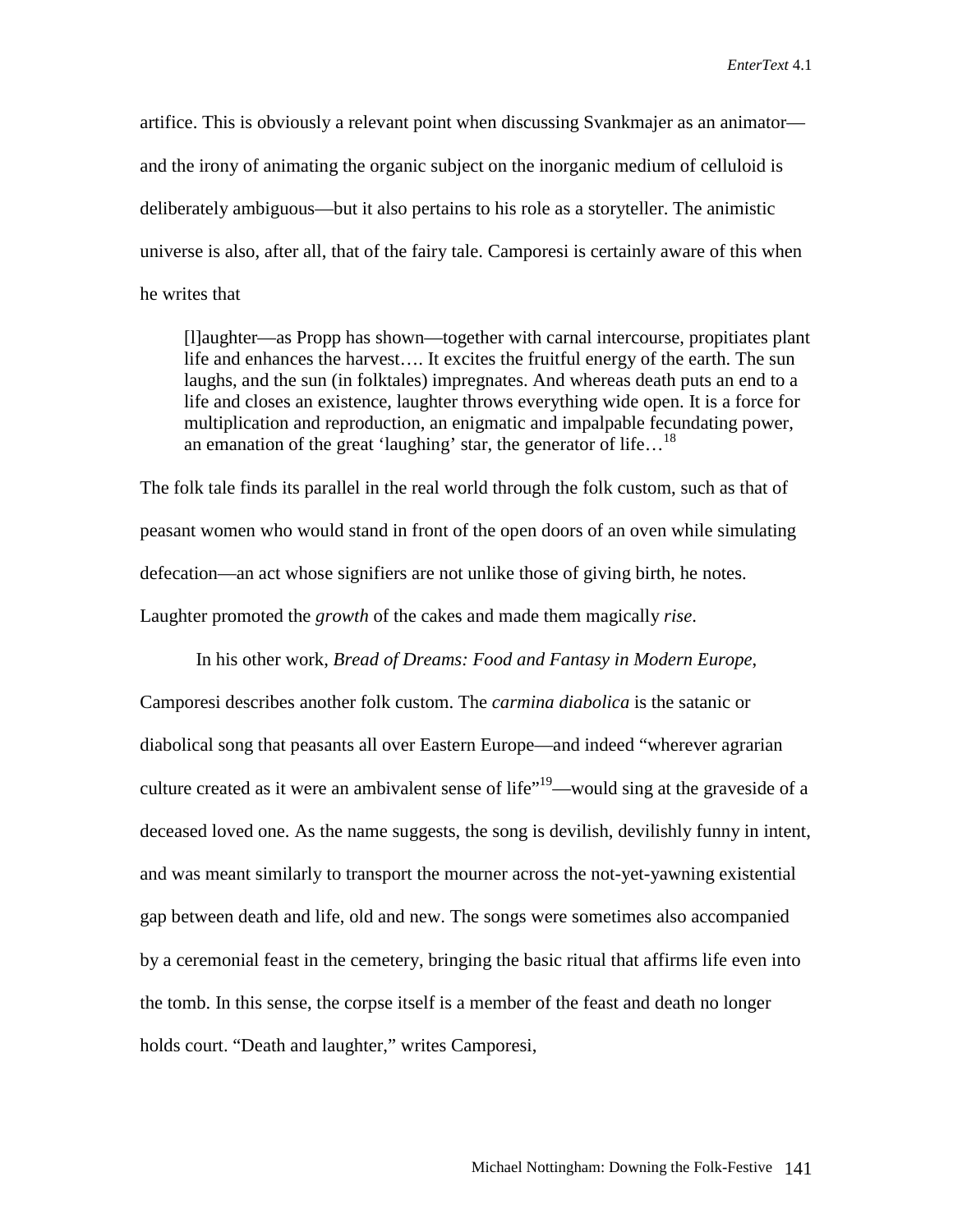are tightly bound together in an inseparable dialectical relationship in all cultures of the agrarian type, which have the profound nucleus of their religiosity—a constant relation between and earth and sub-soil, fertility and sterility—in vegetable rebirth and reproduction by means of dead seeds.<sup>20</sup>

In the dialectical space of Svankmajer's films, however, the alchemy of this natural process has been disrupted. The age-old dance between sex and death stumbles. In food or the feast, in the animate force of nature represented by clay or mud given motion, in the marionette player in the twisted carnival there is no fertility that offers human comfort, at least in an existential sense. The laughter is hollow or at best sardonic and accentuates the finality of death rather than transmuting it to rebirth.

## **Consumption and the culture of cannibalism**

Camporesi's discussion of sardonic laughter in *Bread of Dreams* in the chapter on 'Sacred and Profane Cannibalism' is also relevant to Svankmajer's films. Virgil wrote of "sardonic herbs" – euthanasia drugs used by certain ancient civilizations (the reference is vague) to thin out the population of the elderly in order to benefit the youth. Incidentally, *The Oxford English Dictionary* indicates that the term "sardonic" is derived from "Sardinia," where, according to Camporesi, "rustic celery" grows. Rustic celery is also known as *Apium risum* ("laughing celery"),

since it is believed that those who eat it die laughing; several others who are more to be believed, say that when this Sardinian celery is eaten it causes all the nerves to retract in such a way as to widen and distend the mouth, and whoever has eaten it, as he dies, resembles a person laughing.<sup>21</sup>

The drugs Virgil refers to likewise were reputed to induce laughter. Camporesi's description of this laughter alone seems to approximate in the reader the same sort of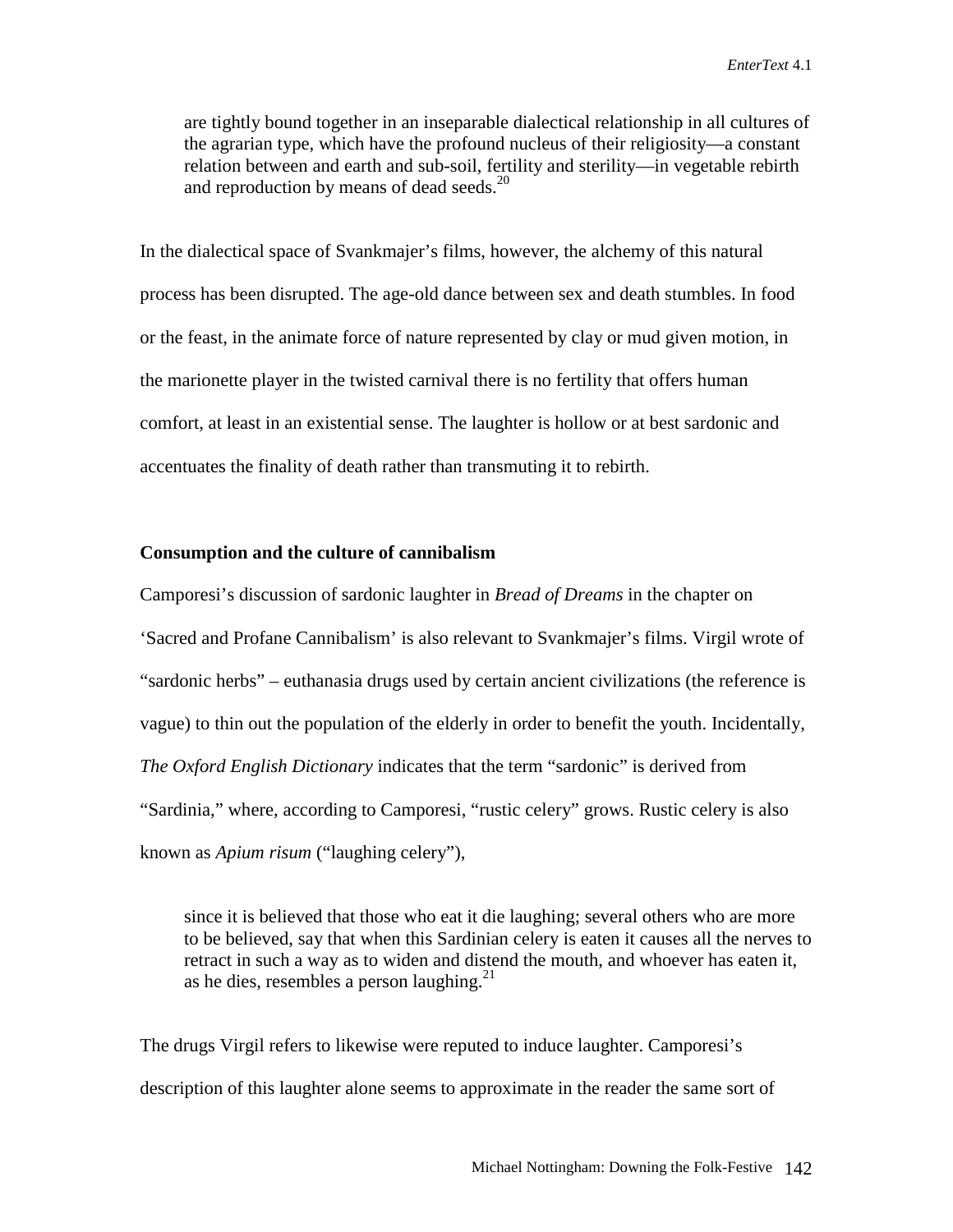black humour that permeates Svankmajer's films: "Dancing and laughing on the edge of the abyss while everything, amidst massacre, butchery and horror, is tumbling down around them."<sup>22</sup> It recalls Breton's assertion that laughter can stand at the lip of the void and laugh death in the face. Breton's cackle, however, is the sole escape of the absurd, not the "act of piety which transforms death into a new birth."<sup>23</sup>

 This example of the old sacrificed to the sustenance of the young also relates to the prevalence of cannibalism as a motif in Svankmajer's works. *Little Otik* (2000) invokes this when the monster devours its parents, for example. In general, while Bakhtin envisioned the folk-festive as imparting a liberating sense of identity in the collective, he chose not to emphasise the role of the individual as sacrificial lamb to that greater good. In Svankmajer, however, a prevailing theme of cannibalism inverts the emphasis and illustrates the absence of any such Rabelaisian brotherhood.

The first of the three segments of *Dimensions of Dialogue*, for example, features two Arcimboldo-inspired human profiles, composed of vegetables and fruits on the one hand and kitchen utensils on the other. Arcimboldo was an early mannerist artist employed at the court of the Hapsburg Emperor Rudolf, who presided over Prague's golden age and was highly regarded by the surrealists. The heads in this short film meet, greet, and devour each other in turn, with the victor subtly changed before vomiting forth his next contender, who will devour him. The two heads—one organic, one mineral gradually intermingle in their cannibalistic dance, but their heterogeneity eventually turns to homogeneity—both become clay through the violence of their interaction.

The reverse transubstantiation of bloodshed into feast was a popular folk-festive convention, whereas here Svankmajer's feast symbolises bloodshed. While the constant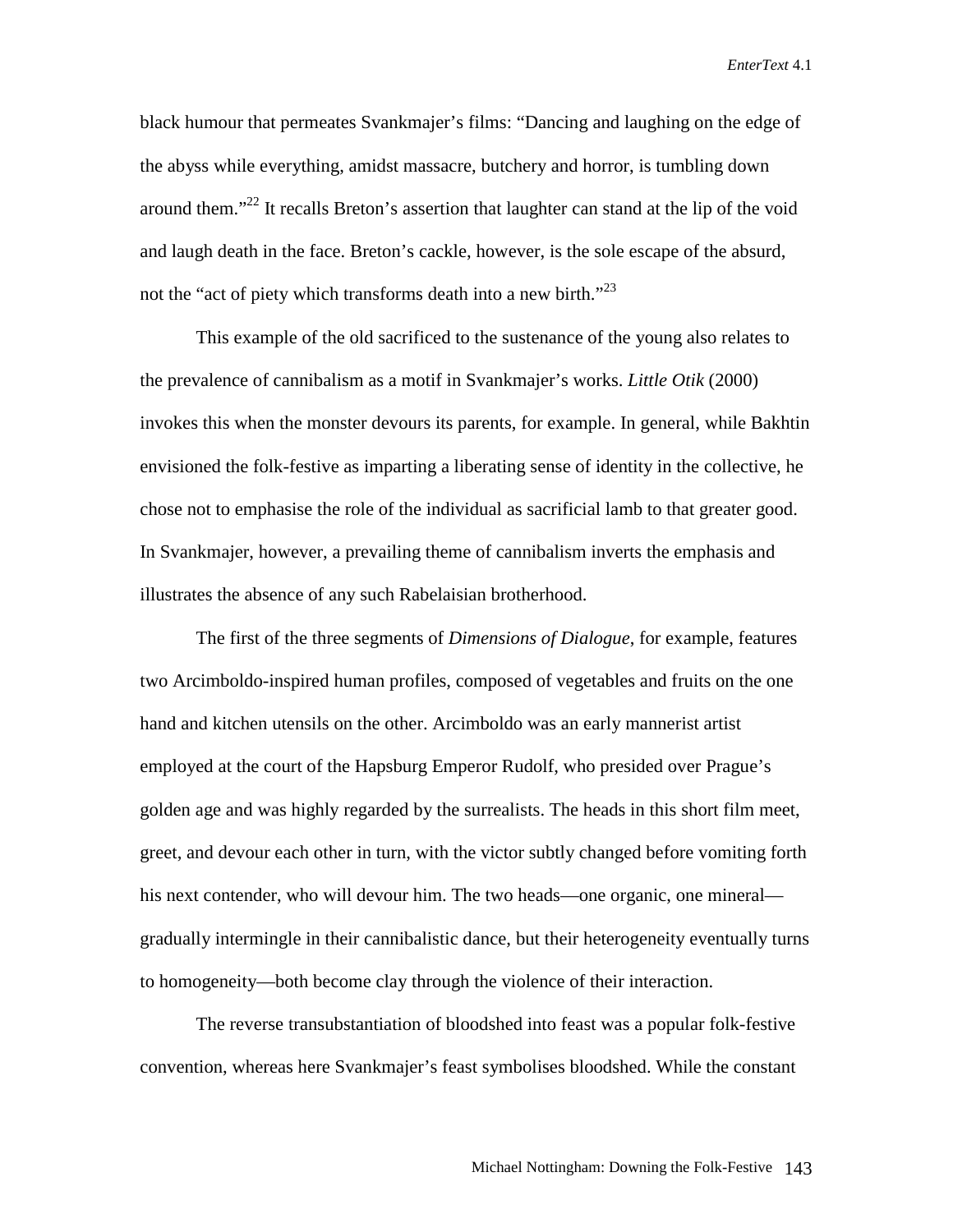cycle of eating and vomiting is nearly slapstick in its dimensions and the profiles clearly caricatures, the endless repetition and violence belies an absurdist, tentative humour. This also follows from the film's cultural context as a general comment on globalisation and its homogenising, culturally erosive effects. Modernity robs the piece of any underlying folk-festive subtext that promises renewal and rebirth.

Cannibalistic scenarios convey a more specific, pointed social commentary in such shorts as *Jabberwocky* (1971), another adaptation of a Lewis Carroll story. A stream of small dolls tear their way out of a larger straw doll, are then dismembered, minced in a coffee grinder, and cooked on a miniature stove. They are then casually nibbled on by a number of large dolls at a tea party. On one level the large dolls represent the dominant political establishment dining on the smaller dolls (i.e., the Czech populace) and the scenario also alludes to the hypocrisy of Czech society under the oppression of political "normalisation" in which, for instance, neighbours were encouraged to inform on neighbours.

 Svankmajer's *Food* (1992) is also an excoriating take on the socio-political reality in communist Czechoslovakia. It is divided into three vignettes, the first of which, *Breakfast*, features humanoid vending machines that dispense a meagre meal only after complicated and exhausting manipulations. The final scene is of a long line of hungry people waiting patiently for their ration. The mockery of communist inefficiency is apparent—a wryly amusing take on a bleak reality. *Lunch* puts two fellow diners in a fancy restaurant at the mercy of an inattentive waiter. Famished, they begin to eat everything in sight—the cutlery, plates, tablecloth, table and—as the last scene shows probably each other. Like the bizarre reconfiguration of vending machines in *Breakfast*,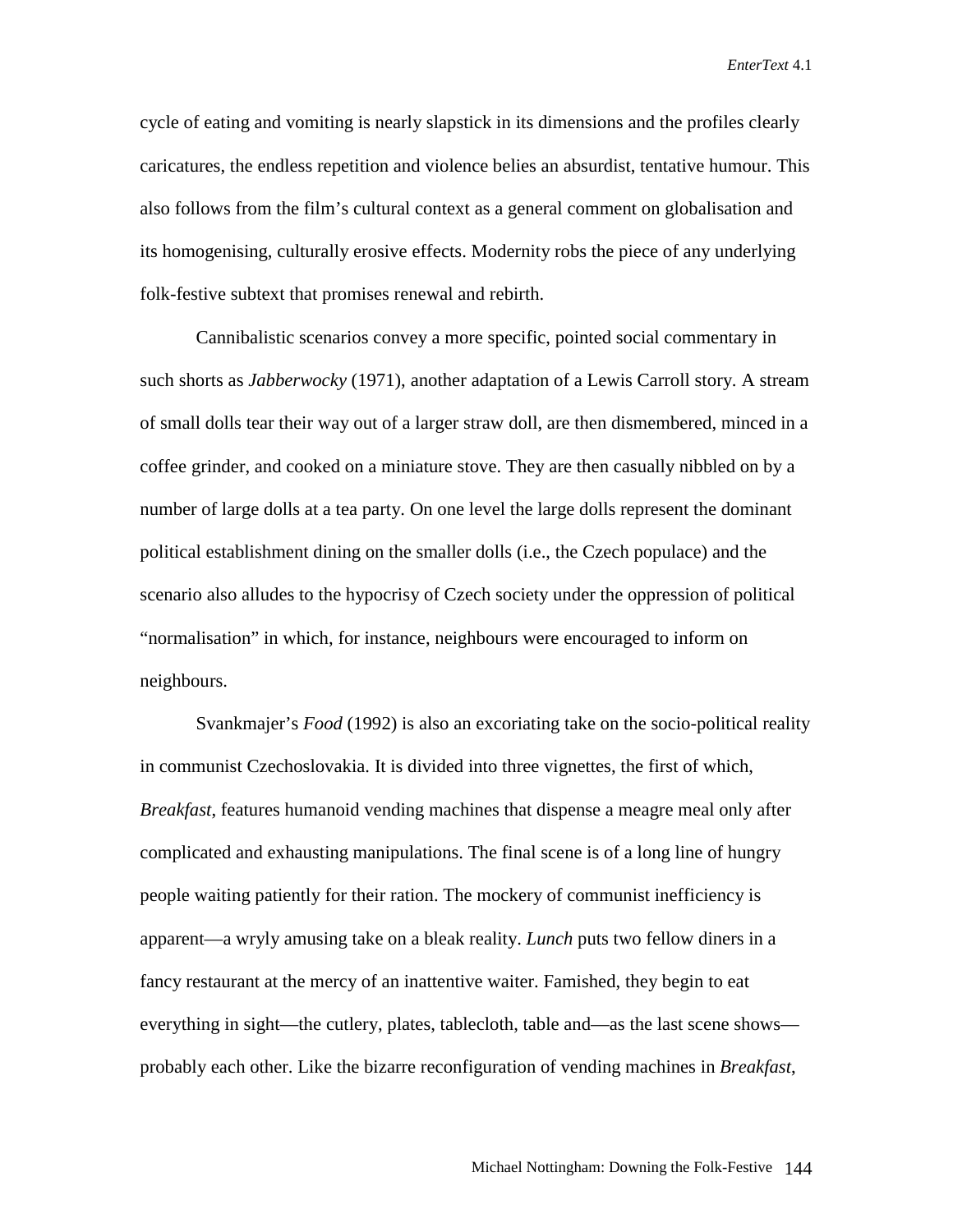the act of dining on the instruments of dining is a flourish of the surreal, and the figure of the waiter seems a pointed jibe at the establishment, which has the means to serve the people but which doesn't seem to bother. *Dinner* features a solitary diner, again in an upscale establishment, seasoning the unseen contents of his plate with slow relish. The viewer's curiosity increases until we see the diner's right hand, which is made of wood. To confirm one's worst fears, the diner begins to cut up and eat his own left hand. The humour is particularly black in this segment, mocking how delicate social ritual and conditioning are effective masks for brutal self-destruction.

 Some of the most striking images of cannibalism occur in *Little Otik*, Svankmajer's most recent and lengthiest film. There is a scene early in the movie in which the eponymous character—a tree root resembling a baby that magically comes to life—begins crying with hunger moments after its mother, Mrs Horakova, has finished breastfeeding it. She comes to comfort her "son" by tickling his belly and as she does so her long tresses fall into Otik's face, whereupon he begins chewing on them with unimaginable voracity. Soon she is fighting for her scalp, if not her life, and is only saved when her mortified husband rushes over and severs her hair with a butcher's knife. She nervously jokes that Otik must have thought it was time for her to change her hairstyle: an alarming scenario, but a rather minor event alongside the atrocities that are to follow in this bizarre black-comedy/horror tale. Otik's appetites increase at the same pace as his size and soon he has consumed the family cat and threatens to move on to the neighbours. Meanwhile the little girl next door is onto the Horaks' horrible secret, thanks in part to her serendipitous possession of a book of fairy tales that recounts the little monster's story, clueing her in to the terrible mischief to come.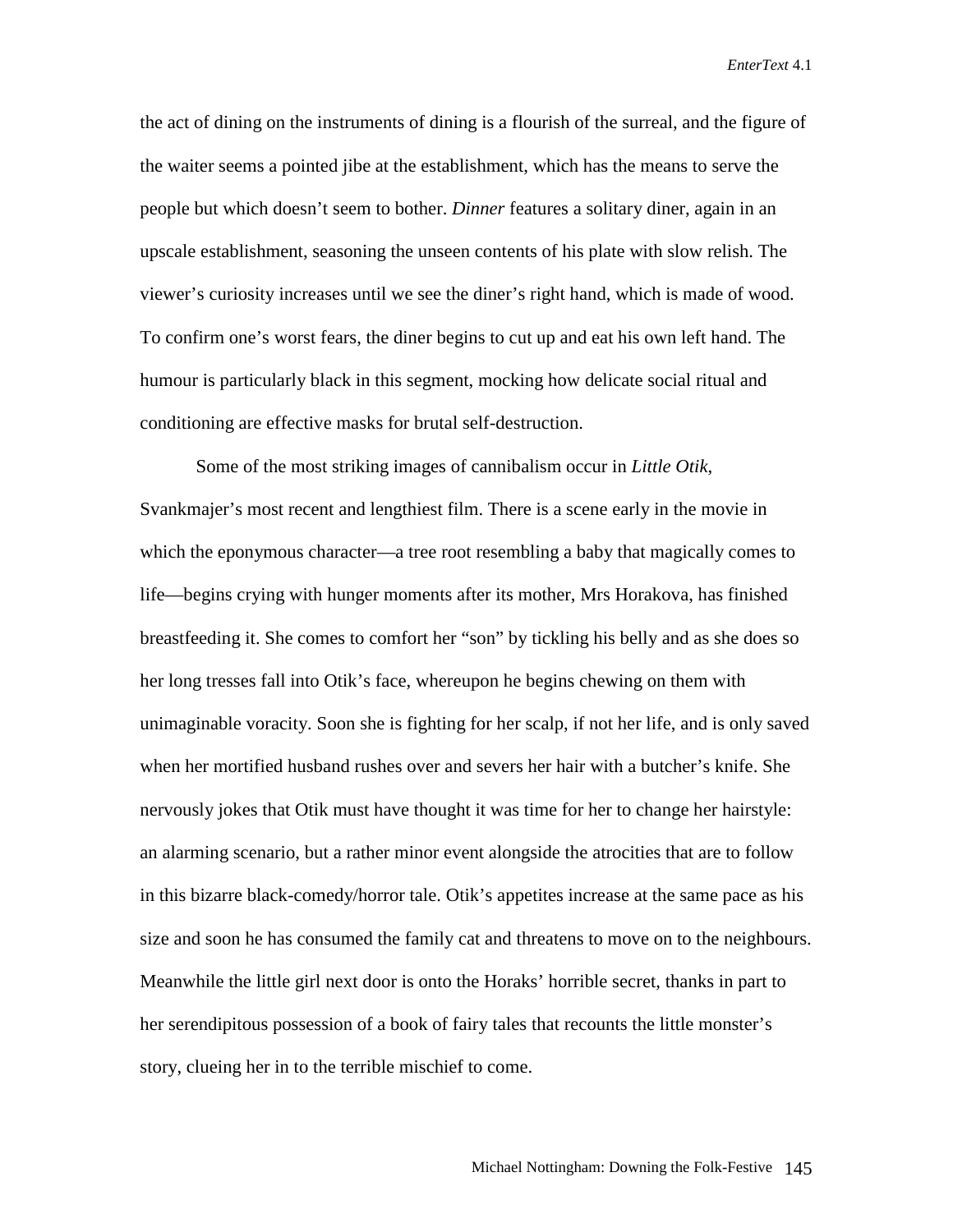Otik is no ordinary child but the figment of its parents' imaginations made, if not flesh, then wood: the figuration of their desires pulled from the mundanity of the back yard and given a ferocious animacy. Literally dug up from the garden by Mr Horak, this root/ogre/child is like the mandrake of folk-lore, except that instead of being born from the fallen seed of a dead man, it sprouts from the black humour of a crestfallen man with dead seed—the impotent husband playing what he thinks to be a joke on his childobsessed but childless wife. Otik eats nearly everything and everyone over the course of the film, and as such might be read as an embodiment of the primal force of hunger— Bakhtin's material bodily lower stratum. As an unearthed root, he is literally *substratum*. Like Bakhtin's devouring principle, he consumes both the common (the cat) and the symbols of authority (the social worker, who even yells "I'm an official!" to get Bozenka, Otik's "mother" to let her in).

 While it bears many comparisons with his other films, *Little Otik* isn't entirely typical of Svankmajer's repertoire. The use of animation is less frequent than in any of his films and the storytelling stretches it to an overlong two hours plus. But *Little Otik* or *Otesanek* in Czech (the translation of which connotes both "to hew" and a child that eats everything)—is very much representative of Svankmajer's oeuvre in other ways. Its story straddles both the present and the past—the events of the story transpire in the late twentieth century, as is the case with many of his films, but the story itself is much older. It is a contemporary telling of a very old tale—as is the case with *Faust*, for example. *Little Otik* also shares the thematic concerns of other Svankmajer narratives. The gothic horror that springs from Otik's murderous appetites and the black humour that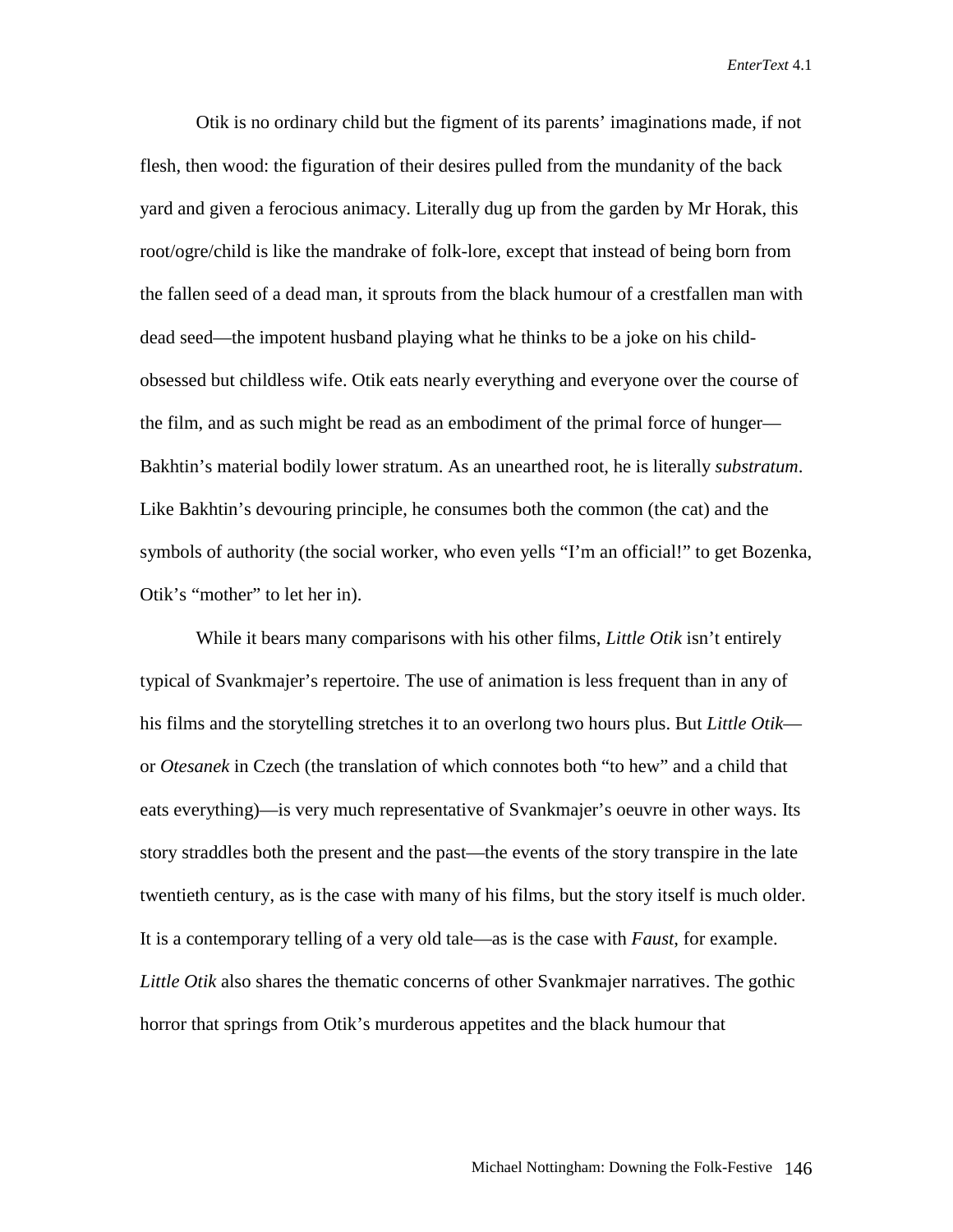accompanies it, the surreality of the Horaks' situation, the folk and fairy tale elements from which the story itself was drawn: all are common to most if not all of his films.

The other primary theme that *Little Otik* shares with its cinematic siblings is that of food and consumption. Nearly everyone in the film is eating most of the time. The settings are usually in the home, often concerning the kitchen—and most outings involve the grocer or the butcher. Scene changes are often introduced with a close-up of a bowl of soup or of someone shoving far too much meat pie into their mouth. Another early closeup of a woman peeling potatoes, removing their "eyes," foreshadows the arrival of Otik in that it anthropomorphises the potato, a tuber, or root vegetable. In many cases the puppet literally *is* food in Svankmajer's films, which curiously echoes the early hand puppet tradition (some early hand puppets were actually made of sausage).<sup>24</sup> And even when his puppets aren't foodstuffs themselves, they're usually eating something, particularly in *Little Otik*.

*Little Otik* also makes many references to earlier Svankmajer films, particularly *Down to the Cellar* (1983), which in many ways prefigures *Alice,* and is centred on a girl's trip to the cellar to fetch potatoes. On her trip, however, the potatoes crawl out of the basket and she encounters carnivorous shoes and a woman who bakes rolls made of dough mixed from coal dust. The elusive potato and the vicious, hungry shoe seem more the stuff of comedy than nightmares, yet the subtle treatment evokes a sense of the uncanny and raises the rather black subjects of hunger, deprivation and child abuse. In *Little Otik*, Alzbetka, the young protagonist of the story, ventures into what looks to be nearly the same cellar that the other little girl visits with trepidation in Svankmajer's earlier short. Alzbetka plays less the role of the victim, but must also beware something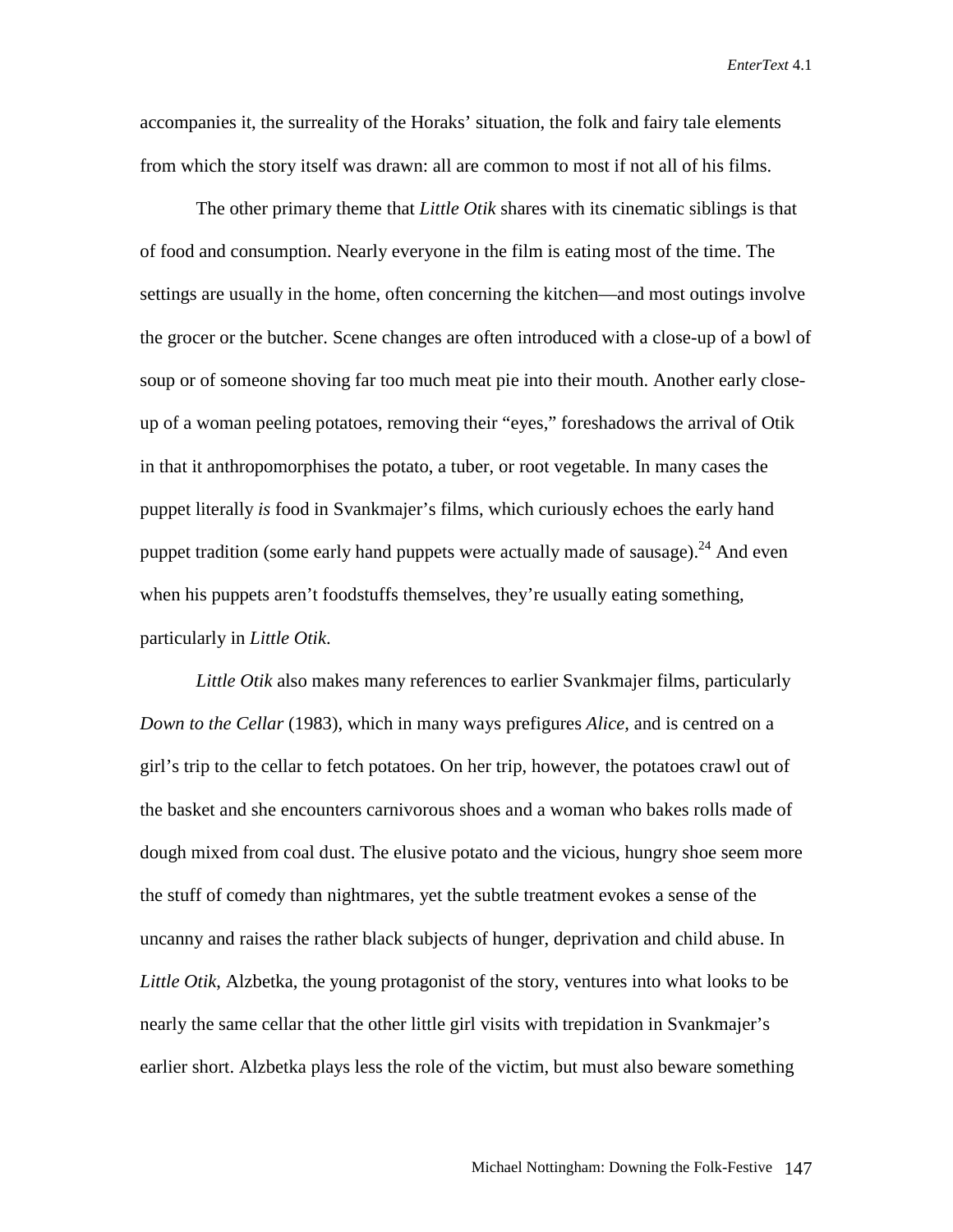hungry lurking in the basement. Otik seems to be kept in exactly the same sort of chest as the animate potatoes of the short film, and is in the same sort of locked closet as the hungry shoes. She also must evade an aged paedophile whose character is associated, strangely, with coal. The old man in *Down to the Cellar* lies in a bed of coal, and beckons the girl to join him, while the old man in *Little Otik* enters the world of the 'real' bringing his coal and his unnatural desires with him. There are also parallels between the menace of the old man and that of Otik: both have unnatural hungers and both should—as an old man and an "infant"—be frail, although Otik obviously defies the latter description.

Svankmajer's first and possibly most famous feature-length film *Alice* is rife with examples of cannibalism. The White Rabbit—a taxidermied rodent come to life consumes his own sawdust, which leaks from a wound in his animated carcass. At the Mad Hatter's party, the Dormouse leaps from the teapot, looking more like a ravenous weasel than anything else, and voraciously consumes everything in sight. The frog footman hurls an obscenely vast tongue around the room in pursuit of a disgustingly fat fly. In one bizarre scene, snakes made from stockings eat holes through the floor like eels through a carcass.

So many of Wonderland's curiosities are kept in jars, with Alice tempted to investigate each one. As in many Svankmajer films, the setting cannot help but evoke the Kunstkammer, sixteenth-century emperor Rudolph of Prague's sprawling collections, in its bewildering assortment of objects that would normally be mundane but here are imbued with mysterious import. The other association, however, is of an endless if unnerving, almost menacing pantry. Alice scoops jam from a passing jar, brings it to her mouth only to find that the jelly hides a sharp hatpin. A roll of bread she eyes suddenly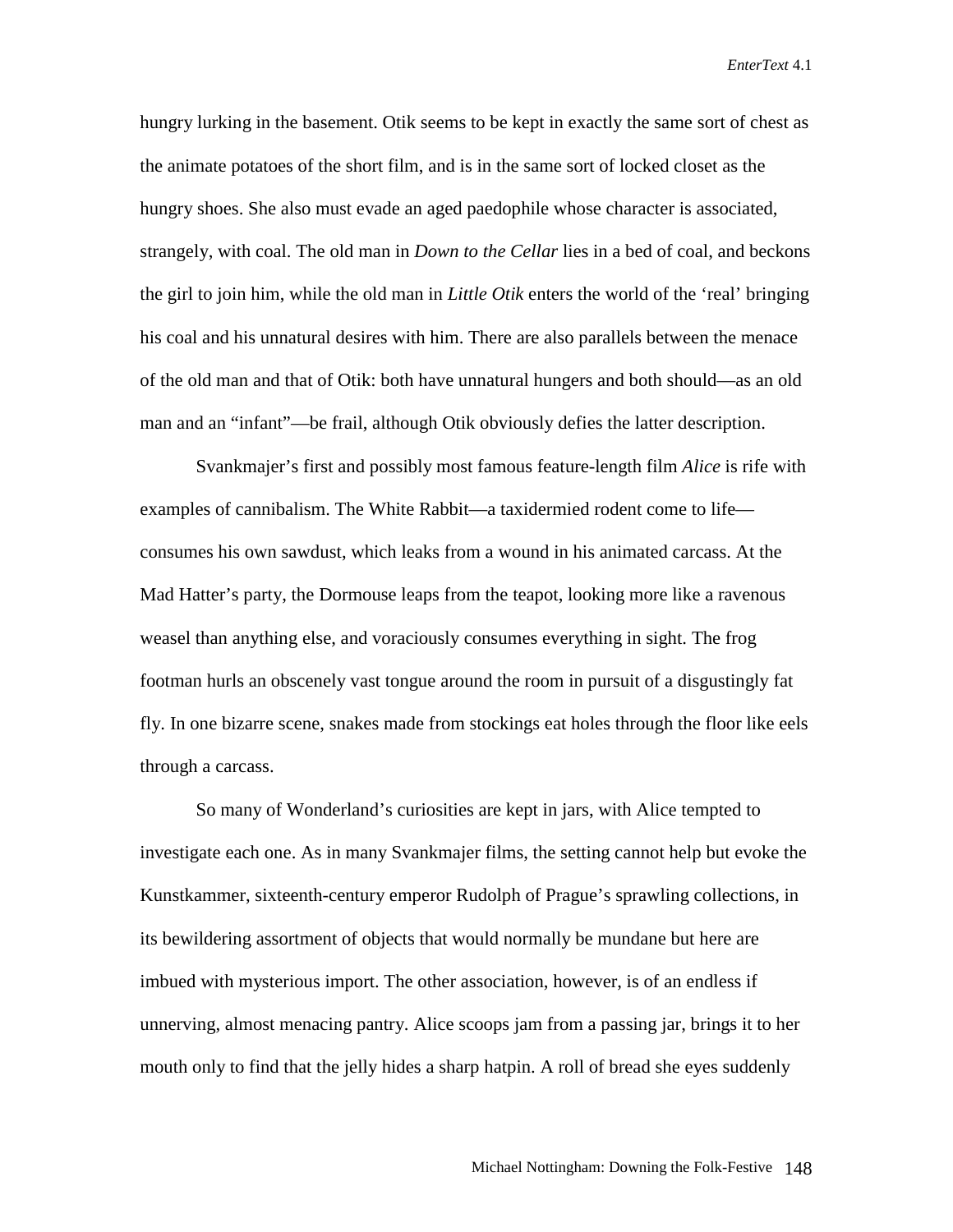sprouts nails. Food is clearly far from wholesome in Wonderland—or in any of Svankmajer's surrealist depictions of reality.

The notion of cannibalism points most decisively to the existential rift that has fractured the concept of self in modernity—the rift of trust between individual and group. We become food; we negotiate the mouth of the other—the liminal, now satanic space where some theologians suggested that the hope for bodily resurrection would be destroyed, where the self is dissolved in the other.

Food is only eternally abundant as an ideal; as a specificity it is bound to become excrement, much as youth is only an ideal, with the individual youth doomed to eventual old age. The implication of this is that the self too is only an ideal, an illusory but necessary construct. Perhaps an extreme example such as cannibalism is necessary to reveal how deeply we ascribe to the culture of the individual (in a modern rather than strictly contemporary sense) and why yesterday's festive alchemies of fertility and laughter today give us not gold but lead.

In conclusion, food and the mouth are key elements of the grotesque and folkfestive traditions from which Svankmajer draws heavily but which he subverts to reflect the modern. The festive identification of the individual with the group was interimbricated with his or her relation to food and eating. The emblems of this identification remain, but their spiritual meanings, their original flavours, if you will, are no longer intact. Svankmajer is often described as an alchemist but in this regard he is more a chef, his cinematic recipes hardly *nouvelle cuisine* but certainly new twists on old standards.